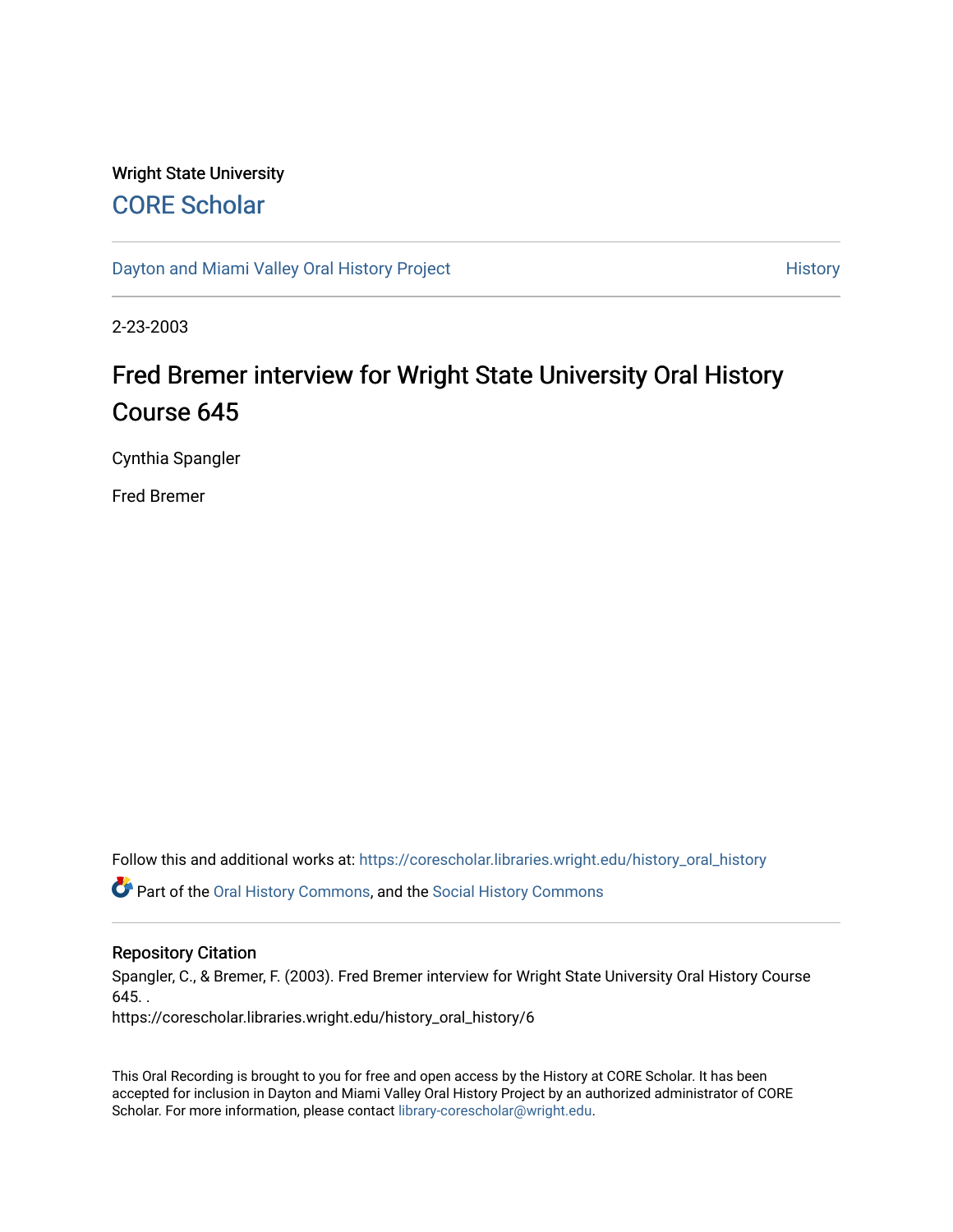Oral History interview with Fred Bremer of 154 S, Dutoit Street, St. Anne's Hill, Dayton, Ohio on February 23, 2003

Content outline: Tape 1(transcribed)

- 1. Background information on Fred Bremer (birthday, address, education)
- 2. His experiences as a paperboy in neighborhood (route, customers, paper prices, experiences, etc.)
- 3. Downtown Dayton (Shopping, theaters, Christmas, etc.) (166)
- 4. Original owner of Fred's home.
- 5. Dayton businesses (Esther Price, Cassano's etc.) (277)
- 6. What he did for fun? (303)
- 7. Racing cars
- 8. Second job (washing cars) (397)
- 9. Earl Saul's car wash (466)
- 10. Urban renewal (518)
- 11. Loren and the Great Dane (547)
- 12. Stivers (53, tape 1, side B)
- 13. Bomberger park (74)
- 14. Dayton Towers (133)
- 15.1nterstate 35 (258) '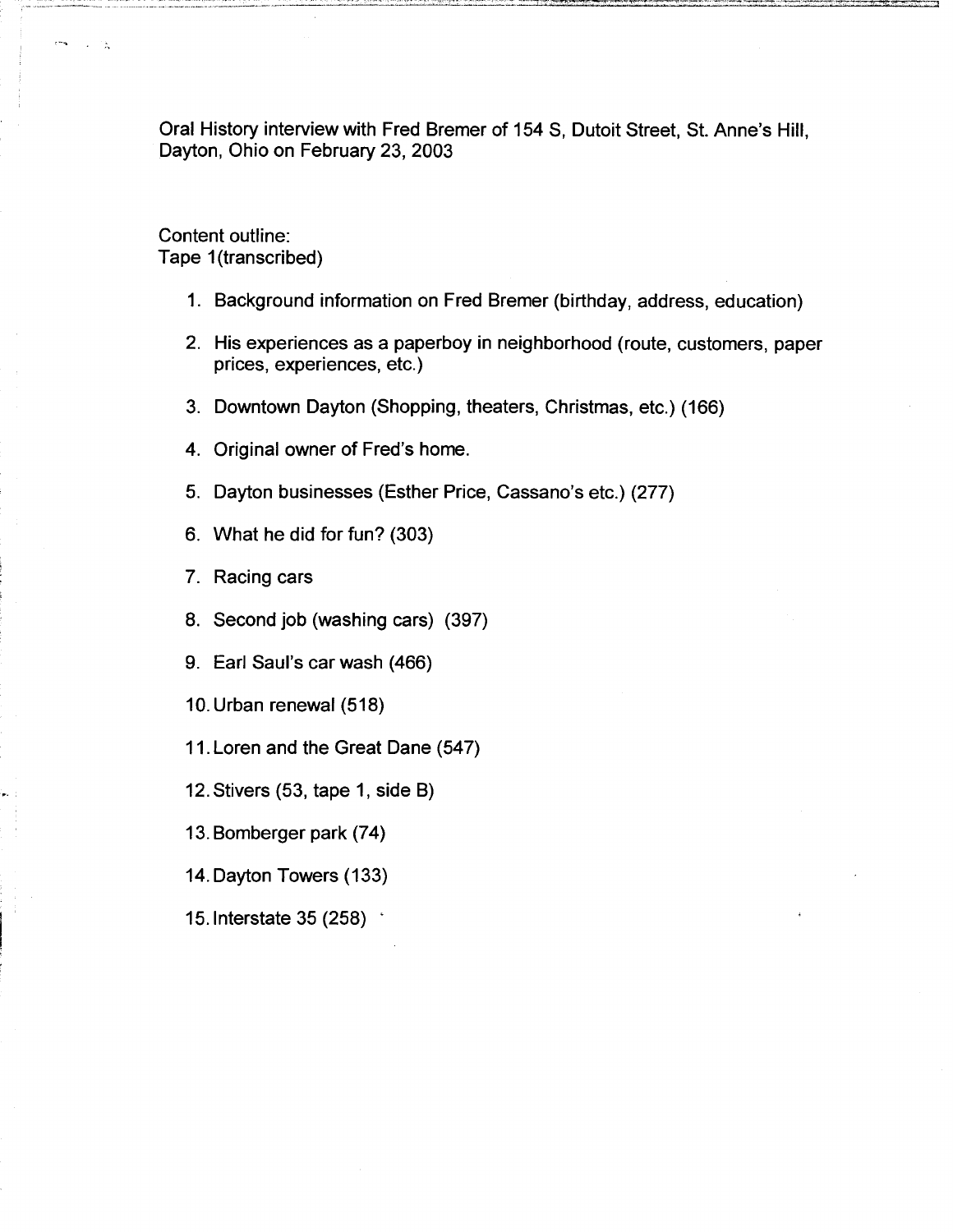## Tape 2 (not yet transcribed)

- 1. Interstate 35 continued
- 2. Alice Woodward
- 3. Makeup of neighborhood then and the transition to a historic district
- 4. Early "pioneers" in the neighborhood
- 5. Today's neighborhood and residents
- 6. Effect of downtown living on neighborhood
- 7. Various stories about neighborhood and past residents (the Hermans, Bill Gilough, the drug store, doctor's office etc.)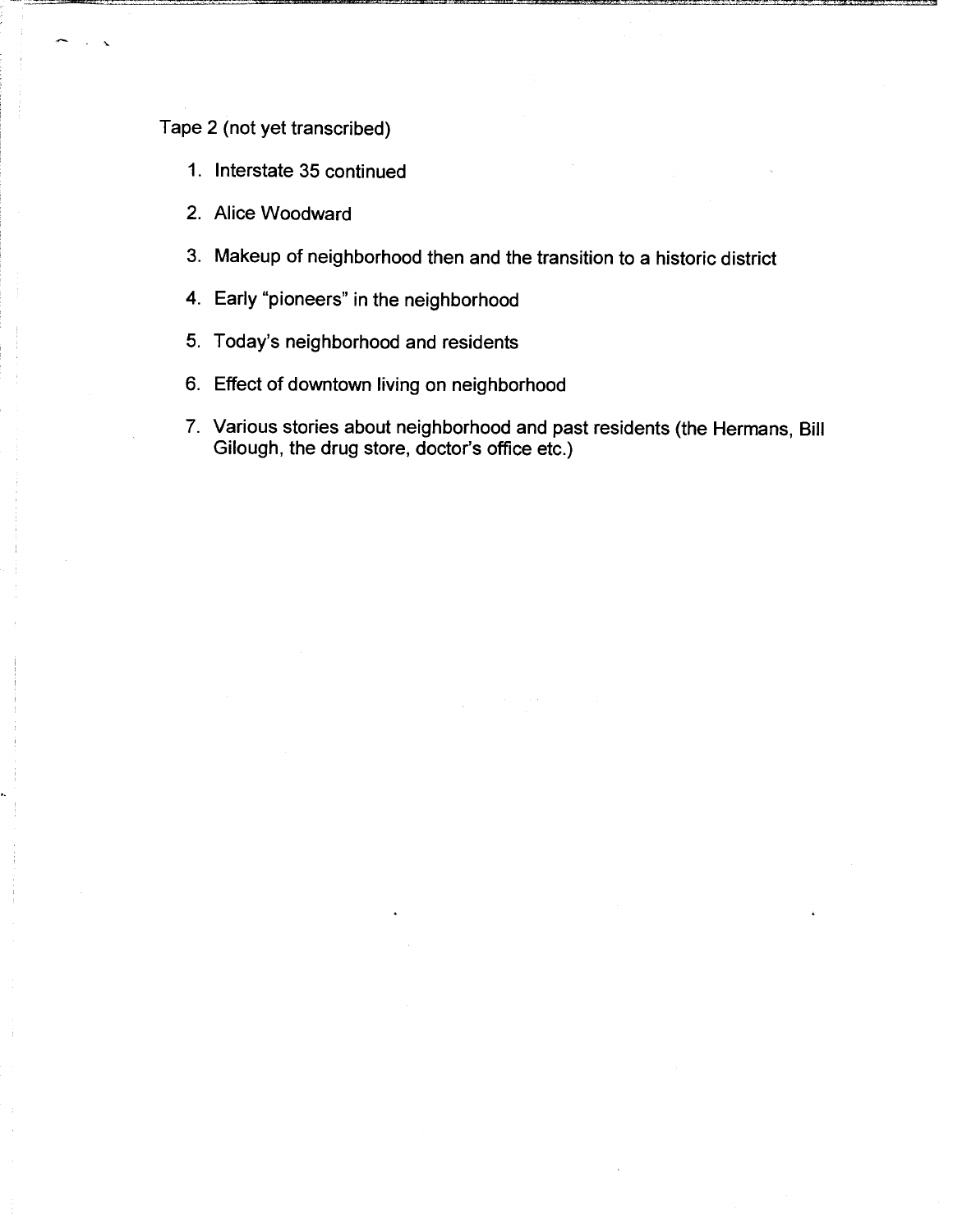Summary of Oral History interview with Fred Bremer of 154 S. Dutoit Street, St. Anne's Hill, Dayton, Ohio on February 23, 2003.

Interviewer: Cynthia Spangler

"Everybody yearns for a neighborhood"

Fred Bremer is a well-known resident in the St. Anne's Hill Historic District. He is becoming what he affectionately refers to as a "lifer''. Lifers are those individuals who have been fortunate enough to have lived their whole lives in St. Anne's Hill. There are few on them left. Many who were bam here and grew up here left when urban renewal started moving up the hill. Some were displaced when Interstate 35 went through. Others left for the suburbs when bussing began. Many of those who stayed have passed away. Residents of the Hill treasure the memories they have of the "Bob Herman's." Mr. Herman was born in a house on Fred's street, grew up there, married, and lived there his entire life of ninety-six years. Fred Bremer grew up at 47 Henry Street in the house his grandmother and his parents owned. Today Fred's brother owns the family home. Fred owns his own house on Dutoit Street, one block away.

Fred is friendly and talkative and quite entertaining at neighborhood social events. He is a source that newcomers in the neighborhood look to for information. He knows everyone, which house they live in, which house they used to live in, who lived there before them and if anything exciting has happened in their house. Fred was a paperboy in the neighborhood and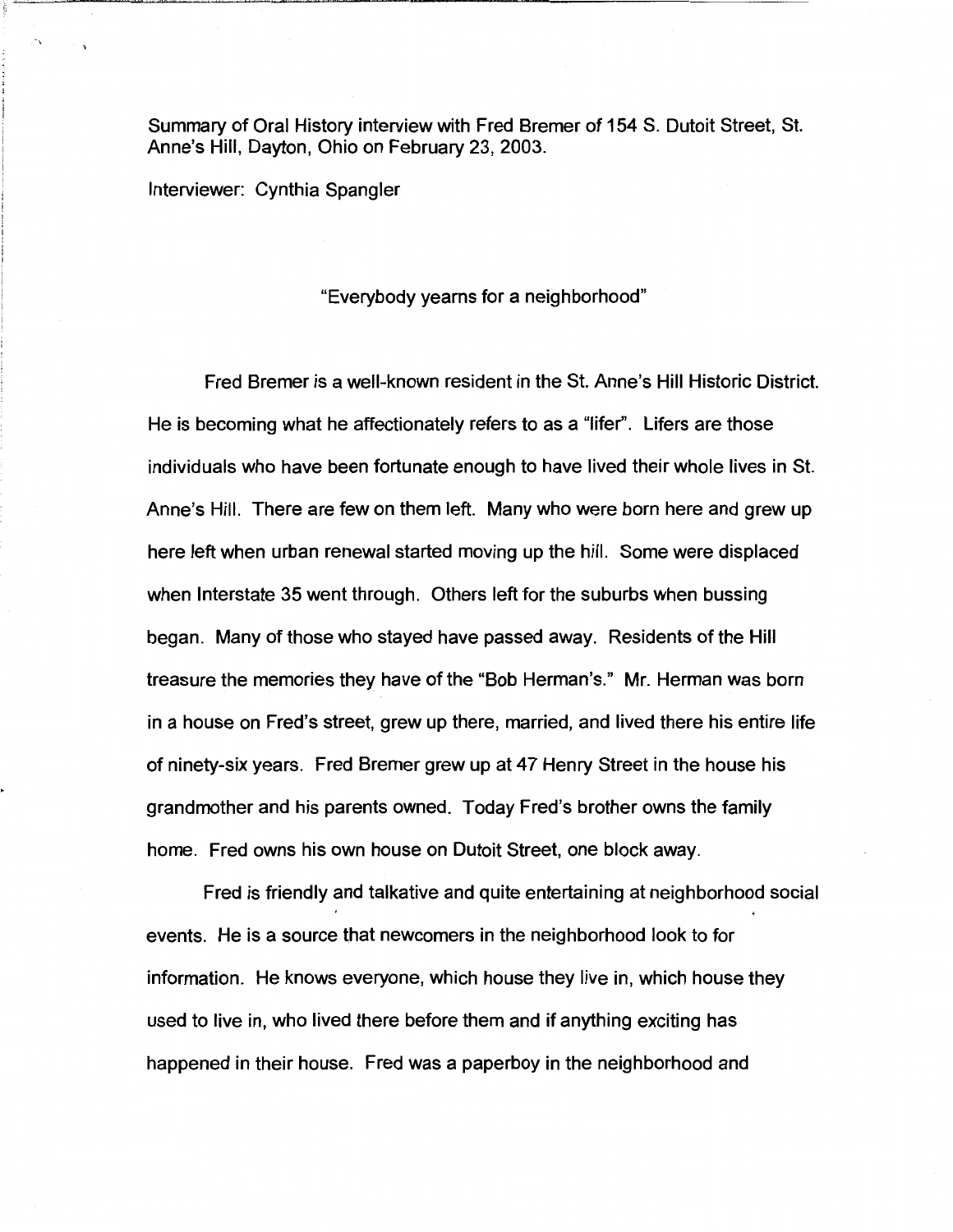remembers when all the storefronts were businesses. The neighborhood had several grocery stores, a butcher, a drug store and a doctor's office. The doctor even made house calls. Fred's mother could look out her back window and tell if the doctor was in by the fins of his huge car that didn't quite fit in his garage. Neighbors would call and ask her to look out the window to see if the doctor was back from his rounds at the hospital.

Fred is a good source of information on the many changes that have occurred in Dayton and in the neighborhood. His paper route, which covered part of East Fourth Street and the area that is now Becker Electric was razed during Dayton's urban renewal. He knew the "little old blue haired ladies in gym shoes" who went to the city commission to get the bulldozers to stop before they came any higher up the hill. He saw Interstate 35 go through and he remembers the streets and houses that were taken out to make room for the new highway. He has seen his neighborhood go from good to bad to good again. He was already here when the "urban pioneers" came in and helped turn the area into a historic neighborhood.

It would be difficult to interview Fred Bremer and not have the discussion become about the neighborhood. He has spent his life here. He has seen incredible changes. Residents who lost their homes to urban renewal were paid between eight to twelve thousand dollars for their properties. Fred was laughed at when he went to the bank to ask to borrow thirty thousand to buy the house he lives in now. It was only after proving that the giant Victorian that housed eleven rental units was an investment property, was he able to get a loan. Fred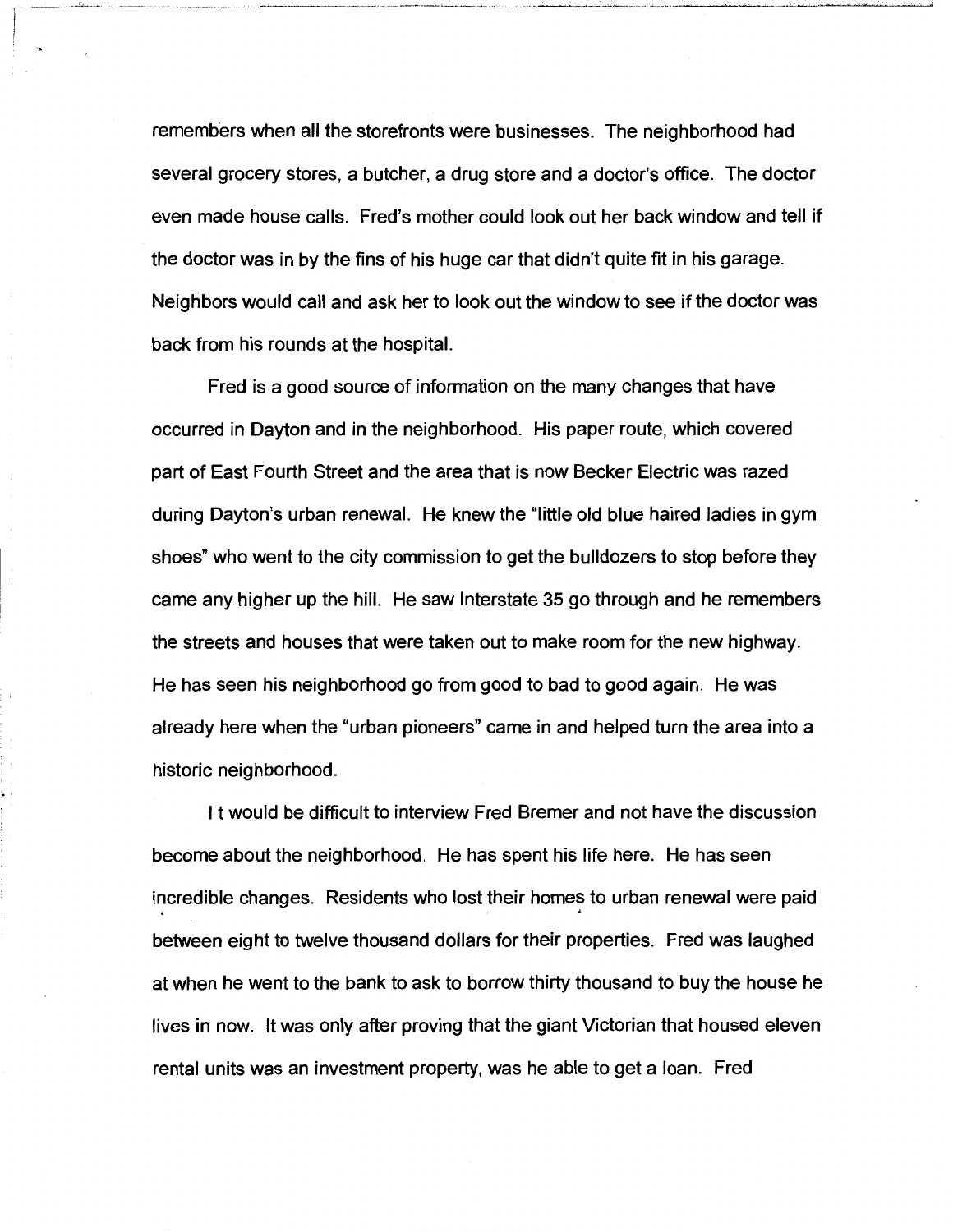eventually turned the house into his residence. 154 Dutoit is a grand high Victorian house that was featured on the 2002 Christmas Tour. Remarkably the house and all of its magnificent oak woodwork survived its years as a boarding house. Today Fred's house appraises at 225 thousand, quite an improvement. But Fred doesn't just talk about his home. He talks about the spirit of the neighborhood and the people who have helped make it great. There are people who have owned, renovated and lived in as many as five houses in the neighborhood. The "Snoop Sisters" made sure that everyone was doing things the way they should. Many single women moved in and renovated houses in the early days of the turn around. Fred laughs when he talks about how older women buy houses in the neighborhood and their children are just sure they have lost their minds, so they come to check it out and wind up buying houses here too. Some times it works the other way. The young person buys first and the parents move in later. But what Fred emphasizes most is the sense of neighborhood. He feels that is what most people want and what they don't have in other communities. He feels lucky to live in his neighborhood. He has helped to make it the place it is today. Fred was one of the first neighborhood presidents. He hosts the annual Fourth of July block party, organizes the neighborhood alley cleanups, and is always there for the weekly summer bicycle road trips. He is proud of his diverse neighborhood which he says "gets along for no apparent reason." Perhaps is he was right when he says, "Everyone yearns for a neighborhood."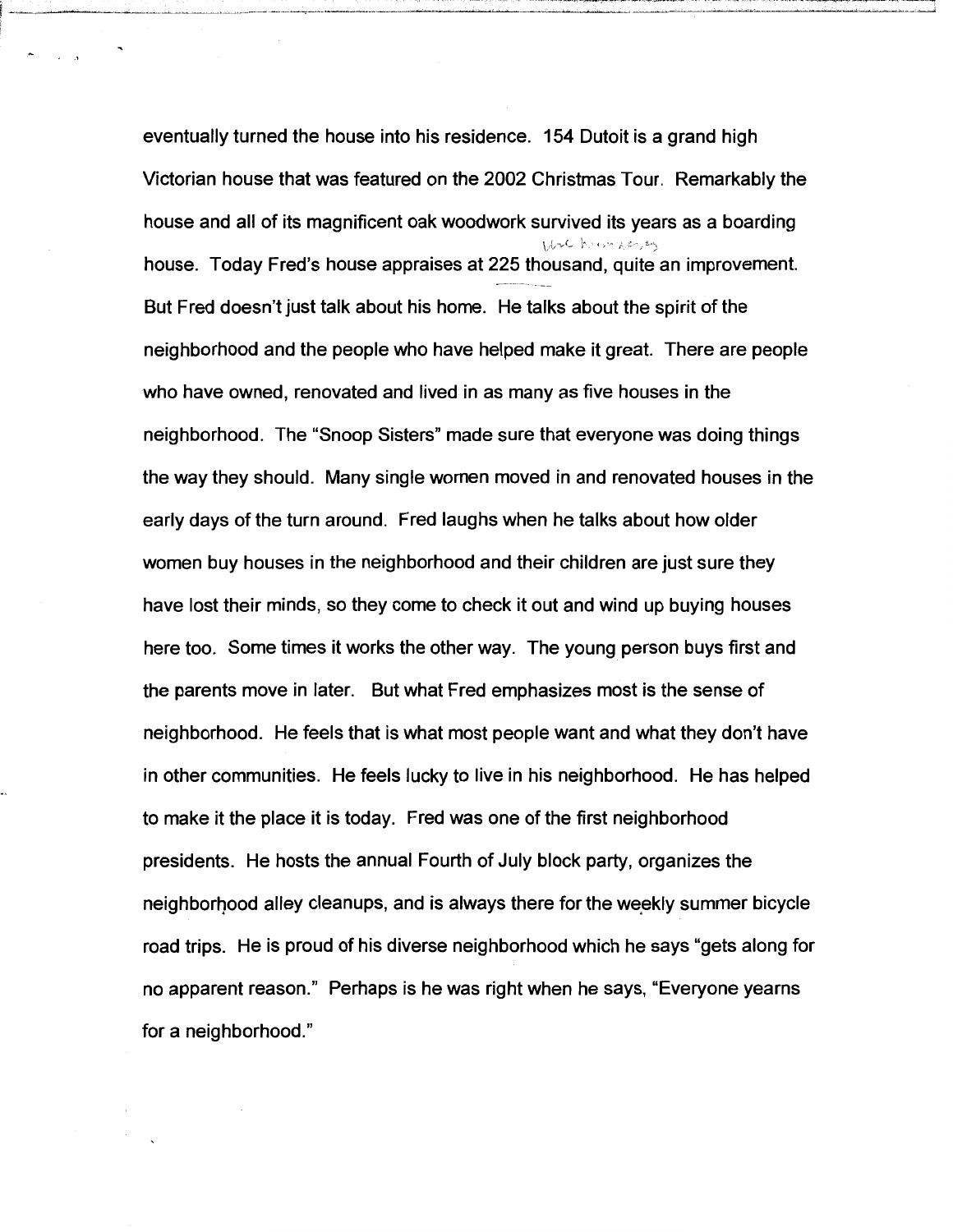Cynthia Spangler Oral History Dr. Marjorie Mclellan February 22, 2003

Interviewer: Cynthia Spangler

Interviewee: Fred Bremer

154 S. Dutoit St St. Anne's Hill Dayton, Ohio

 $\mathbf{I}$ 

j

<sub>ىي</sub>: <sub>مىس</sub>ىسسسى<del> ب</del>

Date: February 22, 2003

Location: **Home of Fred Bremer**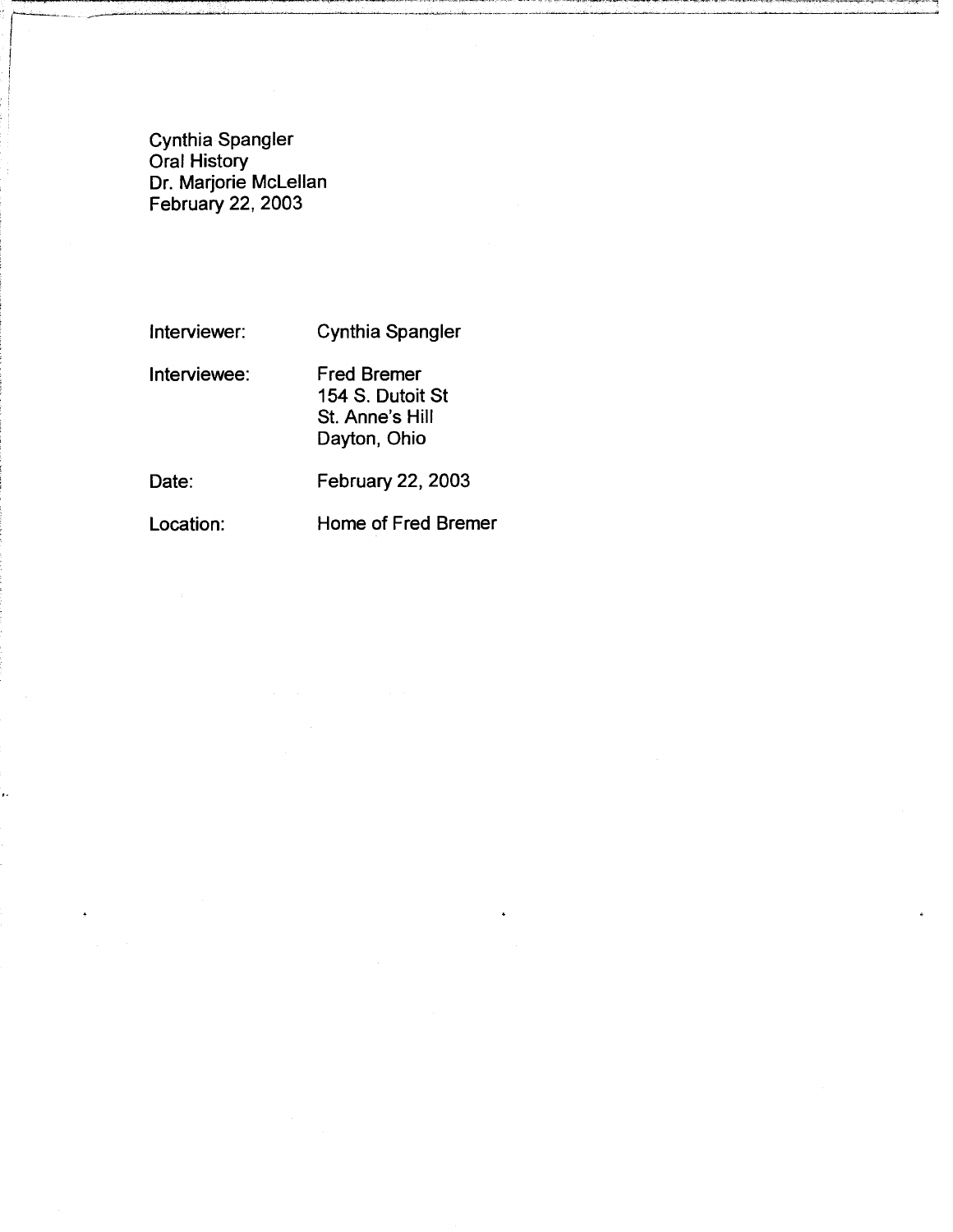#### Interview with Fred Bremer of 154 S. Dutoit St, St. Anne's Hill.

Cindy: Okay, when were you born?

Fred: May 29, 1946.

Cindy: And where did you live or grow up here in Dayton?

Fred: 47 Henry Street, that's one block over.

Cindy: And you lived here your whole childhood?

Fred: Correct. My entire life.

Cindy: What schools did you attend?

Fred: I went to Holy Trinity grade school, then I went to Chamanade Jullian High School and then I went to UD. And have short stays at Sinclair and Miami Jacobs.

Cindy: All right, I've heard you talk about being a paperboy in the neighborhood. Can you tell me some stories?

Fred: Yeah, the first thing that comes to my mind is where my paper route was is no longer. I know you can't see me pointing on the tape recorder, but East Fourth Street was a little different. East Fourth Street actually dead-ended into our house here and it was a very abrupt steep hill instead of a long gradual snake that we have there now. Where Becker Electric is now is about where Fourth Street was and back of Stivers High School was another street called New Street so the paper route encompassed New Street and Fourth Street. And then in back of the Becker's was another street called Garden Street and it incorporated part of that and Henry Street and East Fourth Street over here and so that's the ground that it covered. As far as anything particular, I'm not sure if anything really jumps out. I remember that the price of papers was thirty cents and I do recall one time when they raised the price of the paper from fifty cents to sixty-two cents, I had a customer that was so upset over that raise, and mind you, I was about twelve years old. She said," well I can't afford that anymore," and I discontinued dropping the paper at her house and the following Friday she said, "Where's my paper?" and I said, "Well you said its too much." She said, "Well I can't live with out the paper." So we started delivering it back again. The house that we're in now, I had several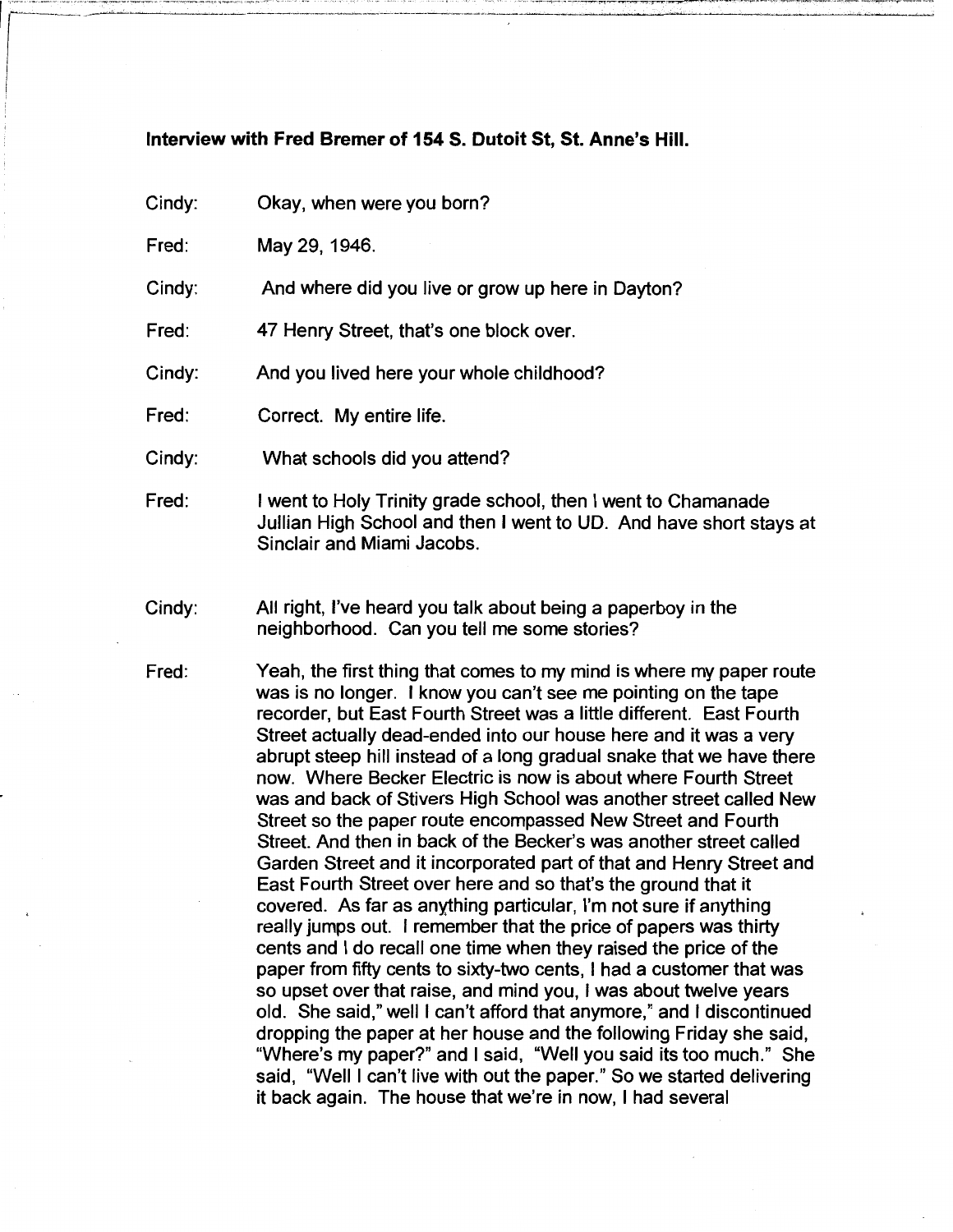customers. Lee's house, which is the Bossler Mansion, there were thirteen apartments in that house so I had the run of that house. One of the interesting things or something that stands out in my mind about the Bossler Mansion- to access some of the apartments on the third floor you went up some outside stairways from the outside and it was straight up three floors up. It actually got you to his third floor, well, obviously you don't want to walk those up so you throw the paper and hopefully it will land somewhere near the door. And if you missed more than once or twice then the paper was in no condition to deliver because by the time it bounced all the way back down it was in shreds. Then I kept it as an extra and would eventually I would either bite the bullet if I didn't get lucky and walk up the steps. This particular house we're in was real interesting because there was a gentleman here that drove a truck and he was gone for a month at a time and like I said, back then you know the paper was, oh, between forty five and sixty cents a week depending if you got it on Sunday or not. I could hardly ever catch him to collect and my branch manager was going over stuff with all of us paper boys and he noticed that a gentleman owed me five dollars and sixty some cents and that's what you worked all week for, was that much. He said, well I'll go with you and I said no I catch him every now and then and that's what I did and that was my savings, you might say, was that customer there. There was a store, and this has nothing to do with the paper route, and I don't know why it jumped out at me, but right across the street from the front of the house was there was a little carryout store there and I can't recall the name of it, but I do recall for some reason or another that the Stivers and Huffman, the kids that went there would store their crossing flags in the front of that store. Again, I don't know why that jumped out at me, but it did. And I can recall one of the kids grabbed for his flag and hurried to go out and everything on the counter that was in the area, you know, he was looking outside, and he just wiped the counter clean of everything. I'm, sure there would be other things that would jump out. I never was an honor paperboy, but they had special bags to carry and there is a guy that lived in this neighborhood named Paul Hughing who was an honor paperboy. **(100)** You had to have so many customers and reach a plateau and I wasn't fortunate enough to do that. But his was a dark green bag, and I ran into him ironically about a month ago and we started reminiscing and he's still got that paper bag that the Dayton Daily News gave to the honor boys. They were dark green, the whole bag, the letters were white and outlined in red, saying Honor Paper Carrier or some sort. You carried your papers on the front of the bike or they had saddle bags which looked like a set of saddle bags and if you had a rear fender on your bike, which all bikes back then had rear fenders and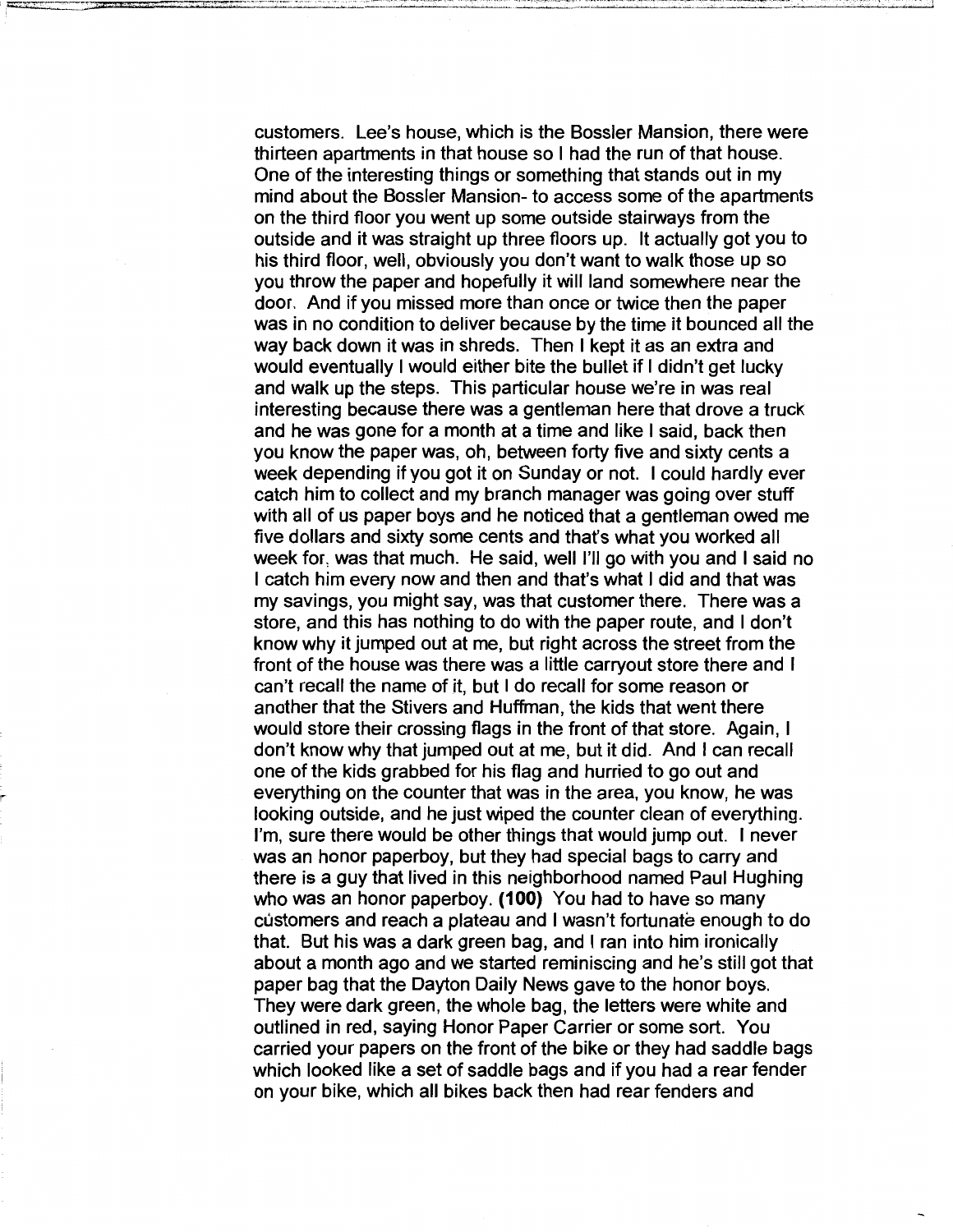supported with braces where you could ride your buddy. Or they had a thing called a carrier, I don't know, that's what we called them years ago, just a little flat apparatus that was over the top of that and these bags were designed to fit on your bike and had little ties at the bottom of the bag that would tie it into your bike so it wouldn't get into your spokes or whatever. So those are the things that I think just jump out a little bit about the paper route. Meeting the people on the paper route, knowing who is horne and when. A little trick I learned then I use to this day, ifyou want to knock on the door and somebody is at the back of the house, my branch manager said "Watch This" and I'll never forget this, he pulled out a fifty cent piece and he turned it on its edge and like five real crisp raps on the glass and that sound carries clear through the house. **(129)** We woke up people that were in bed upstairs at the rear of the house. To this day I'll never forget that. Matter of fact about two or three months ago, I used it to get into a store. They were closing and I grabbed the old coin and went like that and somebody turned around noticed me. I had to pick up something right at closing time. That's about all I can recall.

- Cindy: I heard you this summer talking about eating on your route, eating at the fire station.
- Fred: Well, yes, boy, am I glad you brought that up. I had one customer that was across East Third. Your routes were in zones and that was the fire station. I'm so glad you brought that up because that is a fond memory. Youwould go in the side door which you can see from Keowee Street now and which was the kitchen entrance. There was a rather robust gentleman there that had the cooking duties and he was good because you just walked in there and the place smelled real good. I would look at him and if he kind of nodded his head to the direction of the table that they had over there I knew he had something out and I was welcome to it. What really jumps out was his pineapple upside down cake. (148) That was the best stuff and I would go to get a little piece, and I think I was pretty courteous when I was a youngster and was taught to be that way, and he'd go, "Go ahead and get a piece", you know. So I helped myself to a second piece, but what that was was my last stop before I got horne, and it was just enough to ruin my supper, you know. My mom, you know, always had a meal on the table, whatever. So if I wasn't at the firehouse, we would stop, there was a little shop down on Fifth Street, we called it the wine store. I can't recall the formal name of the store, but there was a guy named Nick that ran it, they called him Nick the Greek and we would stop there and get a Coca-Cola for a nickel and a Bit 0" Honey, and I don't know why I can remember that Bit 0' Honey, but for a dime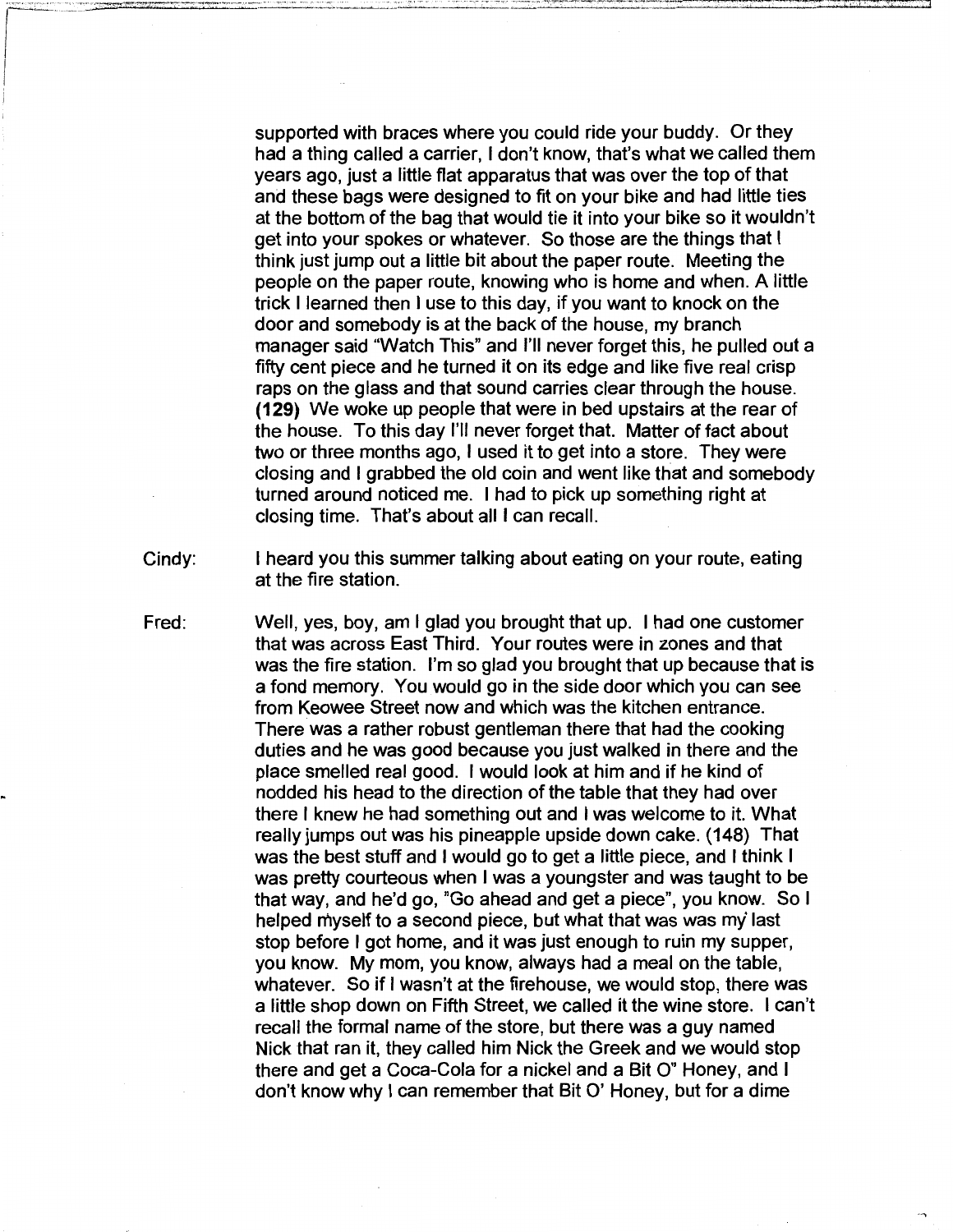we ruined our supper again, you know, for a dime. So, those were the two big things. I'm glad you brought that up about the fire station.

Cindy: Tell me what Downtown Dayton was like when you were growing up. **(166)** 

That was pretty neat, going downtown was a treat. You dressed up to go downtown, kind of like riding on an airplane, I guess, or a train, anything. That was considered formal. Blue jeans downtown, that was unheard of. Matter of fact, if somebody was downtown that wasn't dressed up that attracted the attention. Now it is quite the opposite. One of the fondest memories I have of going downtown is going with my grandmother who lived on 47 Henry Street and we all grew up there. As a matter of fact, my brother is still in that house. He's in the house that my grandmother had, then my parents and now he's got it. We would go downtown. We would ride the bus and my grandmother liked to go to Rike's, which is transformed now into Lazarus. The two things that really jump out in my mind were Rike's really went out of their way at Christmas. This was something that you would see in the movies. All their display windows were tailored for the Christmas season, especially the window at the corner of Second and Main. They would put a train set up in that window and somewhere there is a newspaper clip of me when I was probably four or five years old with my two hands and my nose against that window looking at that train setup and just dreaming that you could have something. That went up into your adolescent ages. They did that. Muth Brothers, every year would put a decoration on the side of the building of Santa Clause's sleigh and the reindeers, in a graduated, right from that particular corner, matter of fact, Second and Main, the sleigh would be on like a marquee and then you would see the reindeers gradually go higher and higher up the building you know like its taking off. So it just wasn't straight. They were, one reindeer was elevated higher then the next set and the next set and on up. We knew when the reindeer was up, buddy, this was Christmas season rounded third and heading home. Everything was tailored to that. So, Rike's really stands out in my mind downtown. There was Beerman's obviously. The Metropolitan was downtown. The theaters downtown, the RKO Theaters. There were several names, The Lowes, The Ames, State, gosh, I'm, trying to think of it. The Mayfair wasn't one of the RKO Theaters and anybody who listens to this who remembers the Mayfair will be laughing hard. One other thing though I do remember about Rike's. My grandmother and I were getting in the elevator and it was about to close and a tall gentleman in the elevator just put his hand out and said, "Let them on." Because I think there was actually an elevator operator

Fred: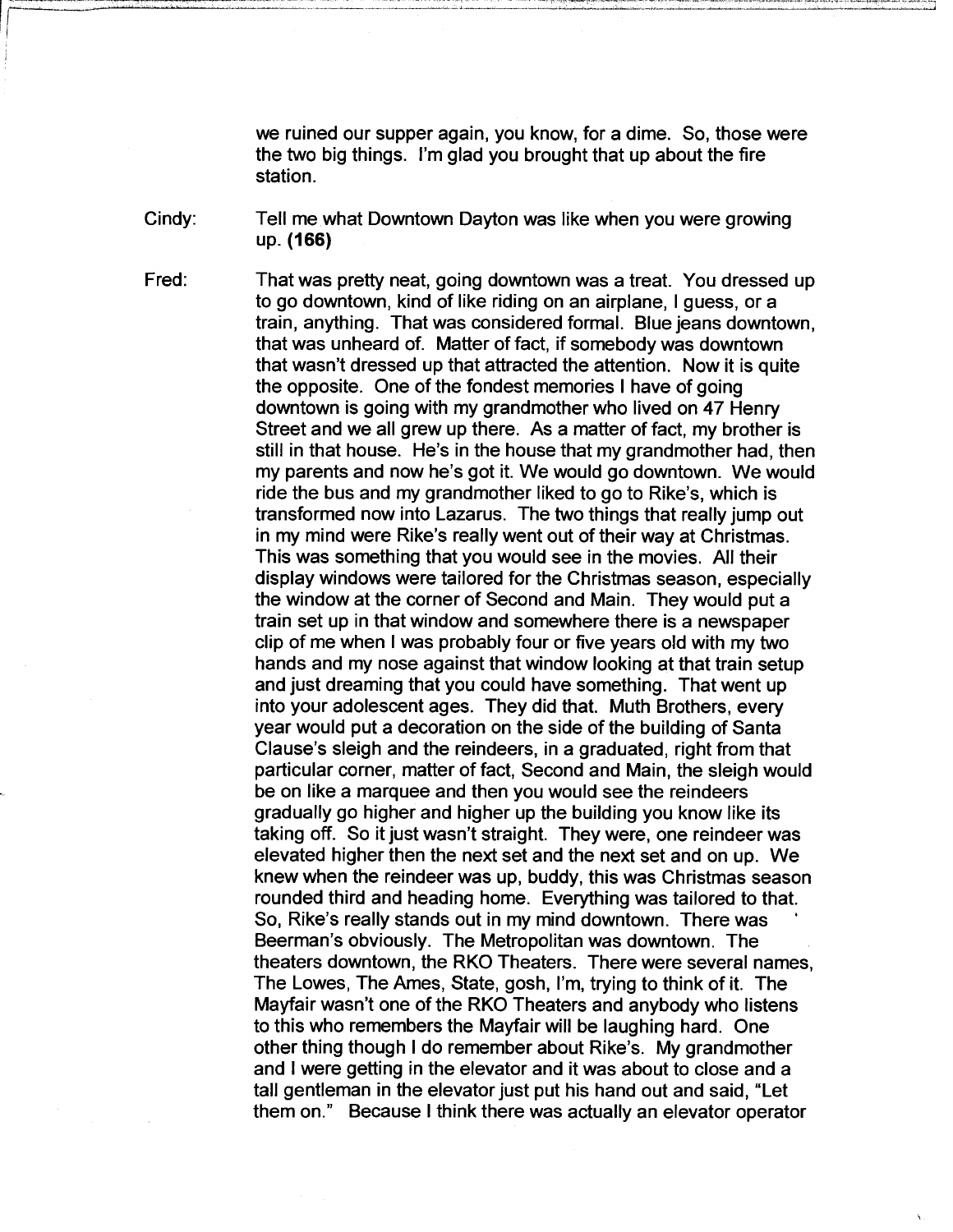that ran it up and down the floors. This gentleman was David Rike and we didn't know it. My grandma was a very modest type person and Mr. Rike looked at her and he says," I don't know your name, but I see you in my store a lot." Boy, my grandmother, it was just like seeing a celebrity to her. He says," Where you going?" And she indicated, I think, we were going to house wares. We were going to get something. And he said, "Do you mind riding up to the eight floor?" I believe it was, the sixth or the eighth where his office was. We went up there and he invited us in and he gave my grandmother one of his business cards. And he said, "If you're ever not satisfied", he says, "you come to me, come right up here to this office, you know where its at." That was such a thrill for my grandma to have David Rike acknowledge her and do that. It was one of the things she talked about, you know, one of her claims to fame you might say. So that stands out in my mind. There were a lot of clothing stores downtown. Right where Wilkies is now there was a men's clothing store in that area right there called Dunhills. You know, Dayton's lost all that personal touch. I was just trying to think, there was a drugstore that rotated in that area. Sounds kind of crazy, Carl Schmidt. It was just an old-fashioned drugstore downtown. Suburban Downtown Dayton on Wayne Avenue just, well its actually the tail end of the Oregon District, right on Wayne and Jones Street. Most people will remember a decorator there, Herman Miller something, but before that, and a couple of before that's, it was Blood Hardware. There was an old gentleman in there who reminded you of Vincent Price, very tall, thin, bent over and his bedside manner had a lot to be desired. I remember going in there as a kid and I asked the guy for a cheap putty knife. And he turned around, and it wasn't that he was yelling, it was just his natural demeanor, and he said, "We don't have cheap putty knives here" in a stern voice. Then he said, "Come over here, I'll show you an inexpensive one." (laughs) Getting back into downtown Dayton, the Oregon District was rough back then, nothing what it is now. Those are the big things I recall downtown is going to the different stores to Beerman's and Rike's. It was Elder Beerman's and before that though it was Elder Johnson's. EF McDonald was down there. That's where this house, the birth of this house, was Cappel. He was a partner in the EF MCDonald. As a matter of fact, he started EF McDonald business. The reason McDonald's name ended up with it. It was called Cappei-McDonald and when Cappelle passed away McDonald took it over. McDonald was the actual guy that introduced the idea of the incentive programs. Cappel make parasols and luggage, very high-end stuff, and times were rough. "What are we going to do with all these things?" Well, McDonald came up with the idea, hey, if salesman want to do this and that, he involved the incentive idea. So this was the Cappel house right

''<br>'''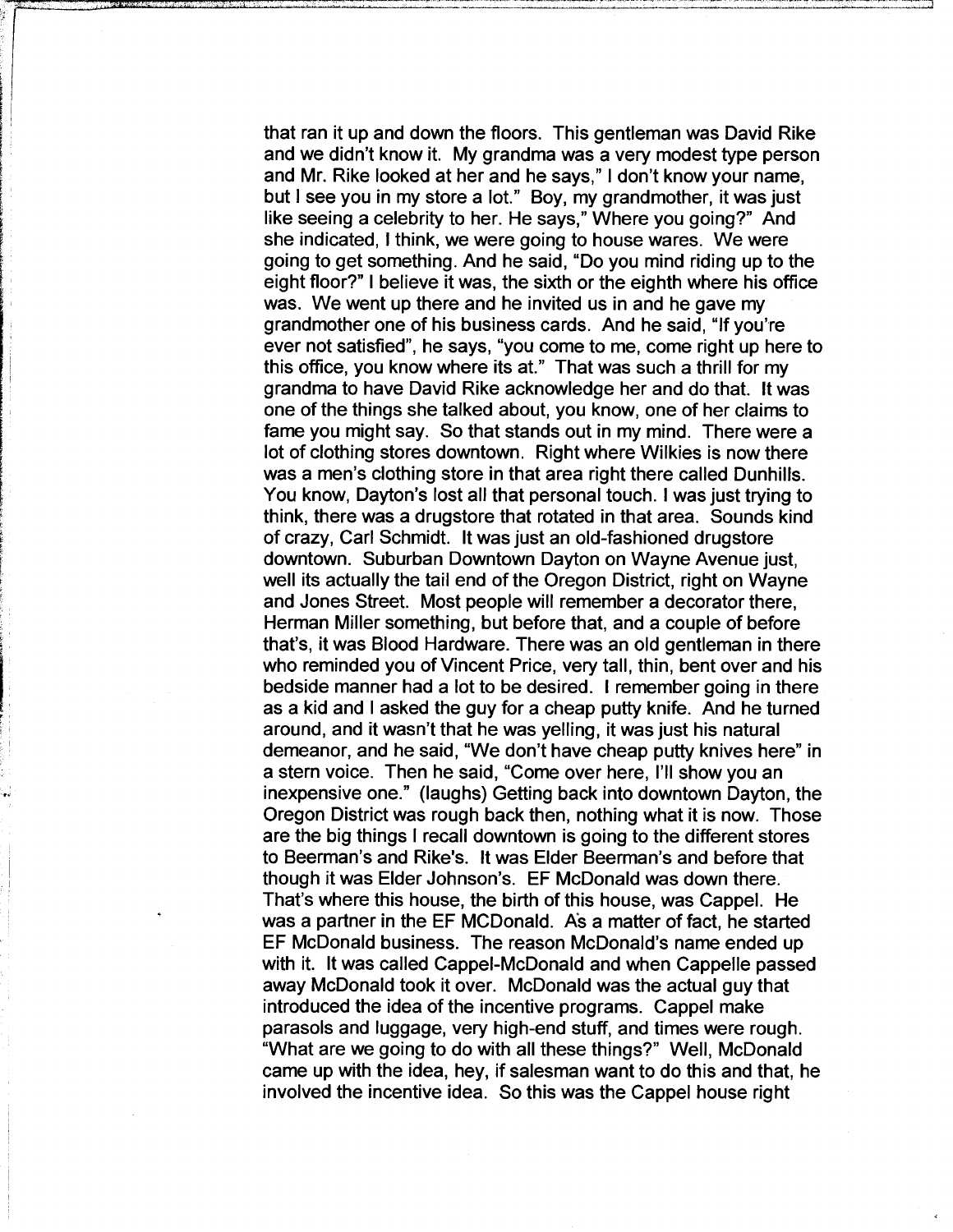here. They built this house here. He had a brother that owned a furniture store. His house is on Jones Street. And ironically they are about the same size and I'm not sure about the lay out. I can barely remember being in that house down on Jones Street.

- Cindy: That's the big house on Jones Street, I know which one you are talking about.
- Fred: It is close to the corner, well, I shouldn't say close to the corner, closer to Jones and Brown than it is to any other. And you're right there weren't very many large homes on Jones Street.
- Cindy: When I talked to Joanne Connors and Glenna they\_all talked mentioned Maude Miller's Candies
- Fred: Wow.
- Cindy: Remember that?
- Fred: No I don't, I remember the name, but I don't remember..
- Cindy: It wasn't a big deal for you?
- Fred: No, we were brought up on Esther Price. **(277)** And my mom, we were not upper middle class; we were probably middle class minus one or something if we wanted to go on the financial scale. But there were certain things mom did that kind of stuck with me. We were brought up on Esther Price and she used to talk to Esther. We would go there and it was a big, big treat if you got Esther Price candy. Esther used to brag about no preservatives. You get her candy and you eat it within a reasonable time and these other people who ship it all over the country, they have to do something. Don't take this the wrong way, but Whitman's or Russell Stover or something like that you know, that just wasn't candy. We were brought up on Esther Price. Like Mikesell's potato chips, Gem City Ice Cream, and it goes on and on.
- Cindy: Cassano Pizza?
- Fred: Cassano pizza, exactly right. My dad sold Vic Cassano his first refrigeration case when him and Mom DeNessi were starting out and dad was one of these kind hearted type people and he, you know, nobody could just open up a check book and write out for a piece of refrigeration of that magnitude. Dad did it for everybody. He would carry some people. So you would go on the road with him Fridays, Saturdays, Sundays and he would go around and, eight dollars a week, five dollars a week, something like that. We would pick up a pizza from Vic every now and then. That was how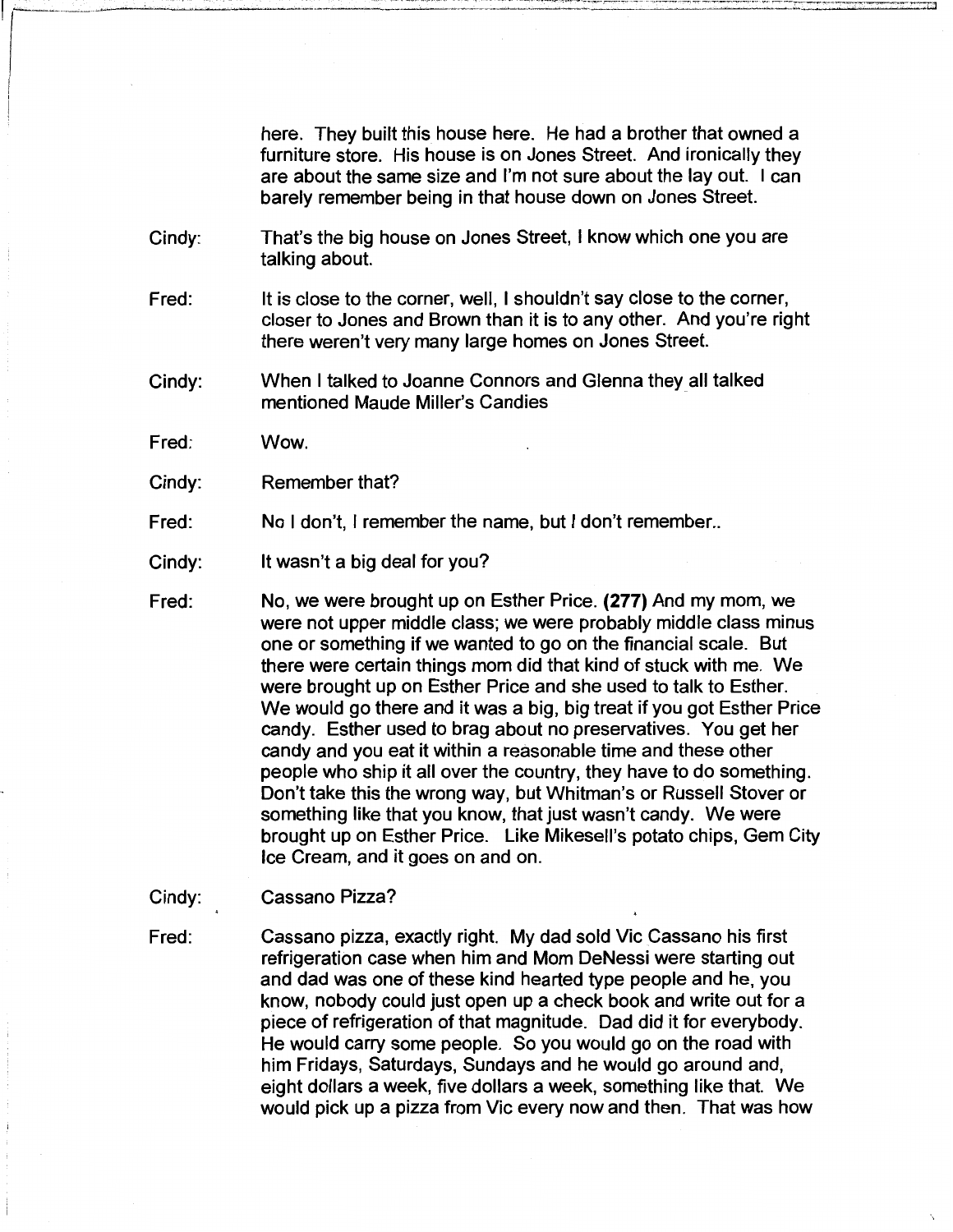those two guys handled that. Things were done on a napkin and a handshake and they just stuck to their word. It was really neat how things worked.

Cindy:

What did you do for fun when you were young and what about when you started to date? **(303)** 

Fred: Young first. We were involved in a lot of sports and I can recall first off, if you were raised in the Catholic atmosphere and you went to a Catholic grade school, you went out for sports. And I don't care if you were considered the nerd or not, if you had glasses as thick as the coke bottoms, as they'd to say, everybody played sports. Then you were getting prepared to go to the sports magnet downtown, which was Chamanade. And they got their pick of the cream of the crop. But, sports were a big part of our growing up. In grade school we were very competitive and we had a very dominant team. When we weren't in school, Henry Street was our baseball diamond, our football field. Basketball was something that if somebody had a patio out back, when was unusual back then, with a hoop, you gathered at that house. We had one of those so it was a gathering point. We would go down to Bomberger. They had brothers tournaments down there and I can recall being involved in one of those. Matter of fact, we won one of those, my brother and I and two other sets of brothers. We had a team of six. So, playing in the street was pretty neat for us and that's what we did. We weren't angels. We would get in trouble. There probably wasn't a cherry tree or apple tree or fruit tree that didn't get. .. you know, would be bountiful and the next morning it wouldn't be for some reason. Something had happened in the middle of the night that the cherries got picked or whatever. But I can recall playing out in the street and a guy named Danny Wheeler who was about two or three years older than our group. We had groups about two years apart so; if you were ten there was another group about twelve years old. Dan was about the fifteen-year-old guy and we would play ball out and he was considered very, very good. I can recall playing with Dan and barely holding on to the pass when he threw it. He threw it so darn hard, you know. There was a coal yard right her next to Lee's mansion called Jones' Coal where Sid's is now. And you'd go over there and play and get in trouble, because we didn't realize that you could get hurt in places like that. The railroad is over there which was a natural attraction for kids, boys especially. So that was it, pretty much it through grade school. In high school, what we did for fun...those were years where you develop your habits, I guess, for the rest of your life. I was not a drinker or a smoker, but I loved automobiles. (344) So I spent a lot of time building racecars and before that I would modify my bicycle and you know, to see who had the fastest bike. It was most of the time. So I kind of did that growing up. I worked a lot. My father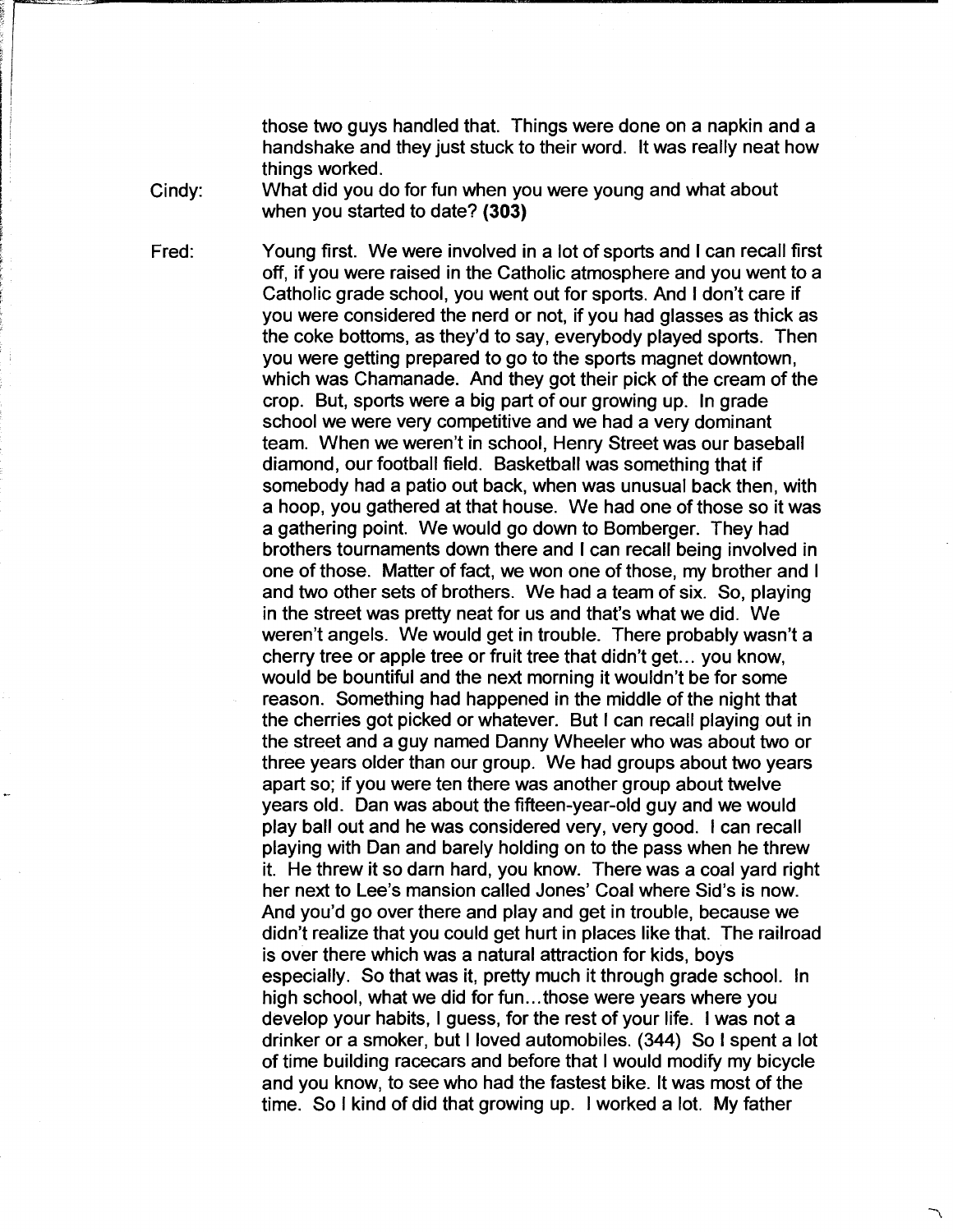was in business all his life, so whatever business he was in I spent a lot of time there. So I didn't have quite the social life that a lot of kids did. Social life was not number one for me. Number one for me was dedication to the family, which was my father's business. You would, you know, you just did it. It wasn't "are you going to?" or "do you want to?", it was just something bred into you that you did. We spent a lot of time in the family business, which he sold refrigeration cases and stuff. Did not do any bar hopping or anything of the sort because you couldn't do that and still have the money to do what I wanted to do. I wanted to be competitive and that's where my money went. I worked a lot. I built my racecar and then had the social life. It was kind of like number three.

Cindy: Where did you race cars? Street racing?

Fred:

No, that was illegal, not that we all didn't do it. I was probably, this is when manufacturers ... I was the product of the muscle car age. The manufacturers were all in races against each other. Whoever you saw on TV win the race on Sunday, they sold cars on Monday, this kind of thing. It still holds true today. So, I built a drag car and it was a car, and I kind of built it under my parents nose, because they didn't really realize it. The last time they saw the car my brother had damaged the transmission in it and my dad said, "Well that's not worth fixing." It was in a garage and I took the transmission our, and I'll never forget this, I had no idea what I was doing. [ I] saw what was wrong with it and just started asking questions on how do you fix it and fixed it myself. Then came across an engine that was a little bit bigger and how this was all done without my parents knowing I don't know but, I just modified this car. Then when I was sixteen it was ready. This was before I was sixteen years old. I was introduced to cars, and that reminds me of another story I could tell you, but anyway. Early in my life, so I when got my license when I was sixteen the very next Sunday I was out on a drag strip with this car here. [I] got brought done to reality real quick even through a lot of it was done out of your pocket it was whoever had the most money won. It was like, "How fast do you want to go?" and that was how much you spent on your car. So we didn't win by far, got knocked out the first time. But you live and you learn and finally we got to a competitive stage. One thing led to another and then I ended up later on in my early adult life, ended up with a specially prepared car from Ford Motor Company. They were called Thunderbolt Fairlanes and only a real enthusiast will know what those were. It was competitive on the national record. I can recall the last time we raced that car because it just seems like as life went on, if you didn't keep up with things ... we raced all day and won the eliminations and whatever. A gentlemen came in with a trailer, everybody has trailers now, but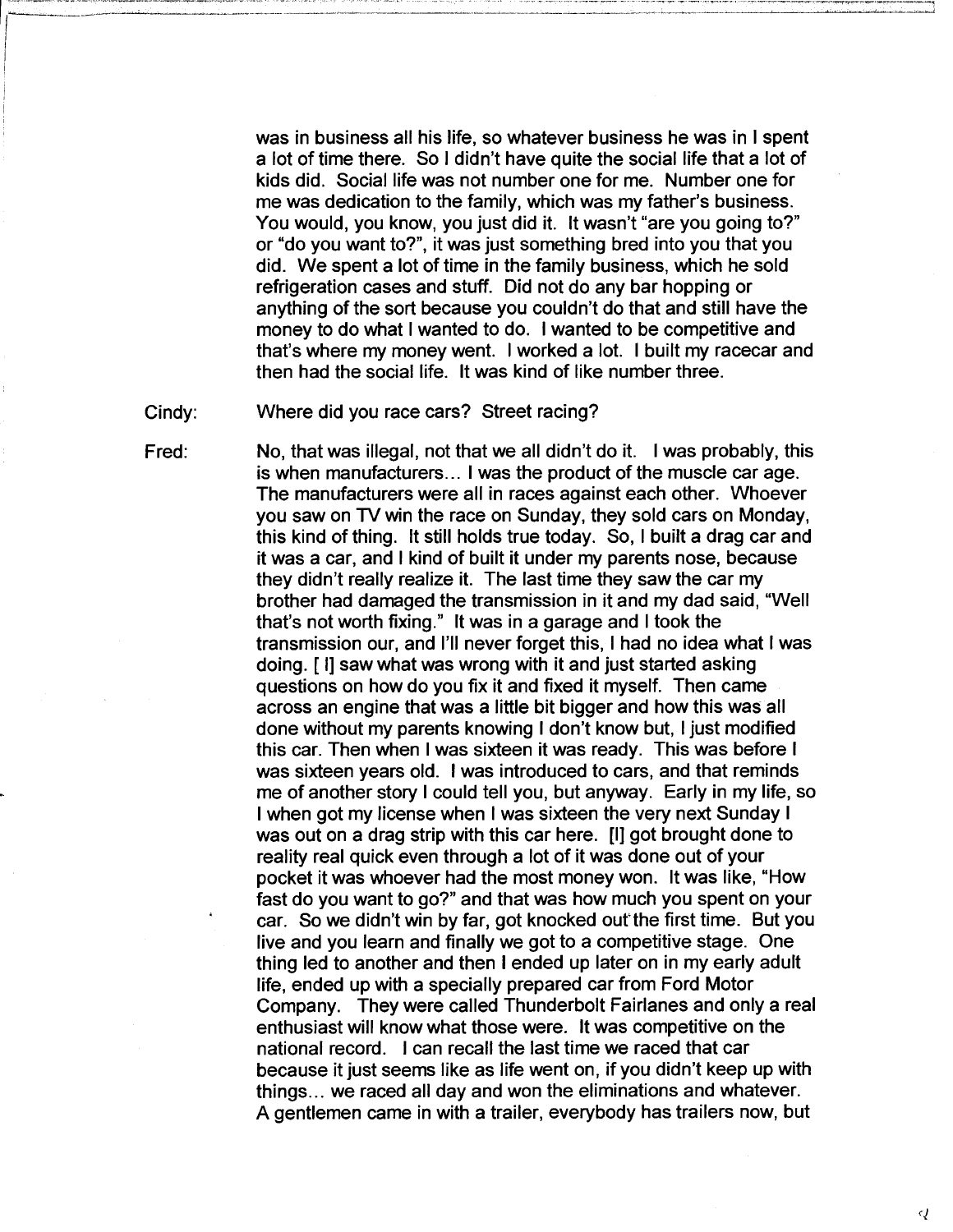back then a trailer was something a trailer was something you drove your car your car up on and it was just for your car. Now they bring semis in. Well this guy had a semi-trailer and his motor went bad at the drag strip and they just pulled another motor out of the trailer and put it in. That's exactly what I did (in response to Cindy's facial expression). I looked at Carl and Carl looked at me and I said, "Let's quit while we are ahead." And we packed up and we never went back. Decided that you had to have factory sponsoring and stuff like that or you were going to go broke. So that was that.

Cindy: You said there was another car story? **(397)** 

----...;.\_\_. \_\_\_\_\_ \_\_\_\_.,\_.\_

Fred: Well, when I got introduced to cars and it kind of goes back to the paper route. I can remember my branch manager coming up to me because of the urban renewal here the people started to move and one customer at a time, you know, was moving out a little ahead of time. It was just obvious that there was not going to be enough customers there to support a paper route for one person. I came in on a Friday and my branch manager came up to me and he was a guy who had to keep his dignity, I guess, in front of the boys and not act very sentimental, I'd say. He was a very good person or he wouldn't have been a branch manager. It took a special person to do that. So he says, "I need to talk to you" and we went out back of the garage and he stuck his arm on my shoulder and he said, "You just don't have enough customers to maintain a route and Dayton Daily News feels that it should be divided up among the other boys." My route was divided and I think I got a check for nine dollars or something, kind of a severance on that. That was on a Friday. Saturday morning I'd get up like I did most Saturday mornings and was washing my mom's car in front of our house on Henry Street and I heard somebody whistling, but it was just a long "Wheee-whit" type whistle, but it was loud. I really didn't pay much attention to it, but then the whistle came again and I turned around and I noticed the guy. If you can picture the bar on the corner of Fifth and Henry, it was Jo-Jo's for years... there was a robust gentleman standing on those steps and I could see him gesturing, a whistle hear and whistling. I just looked at him and he went like that, pointing at me and waving, motioning me to come. I pointed to myself, "Like me?" He goes "Yeah you" and pointed again, "Come here". I put the hose down and went up to Fifth Street there and I stood on the side on the corner and he said, "You want to wash my car?" I said, "Yeah, I guess." He said, "Well come on over and get the keys when your done there." I was nowhere near driving age, somewhere, fourteen maximum. He had a new Chrysler New Yorker, pale yellow and that's the equivalent of a Cadillac or a Lincoln Continental and he took me out back and

 $\ddot{\phantom{a}}$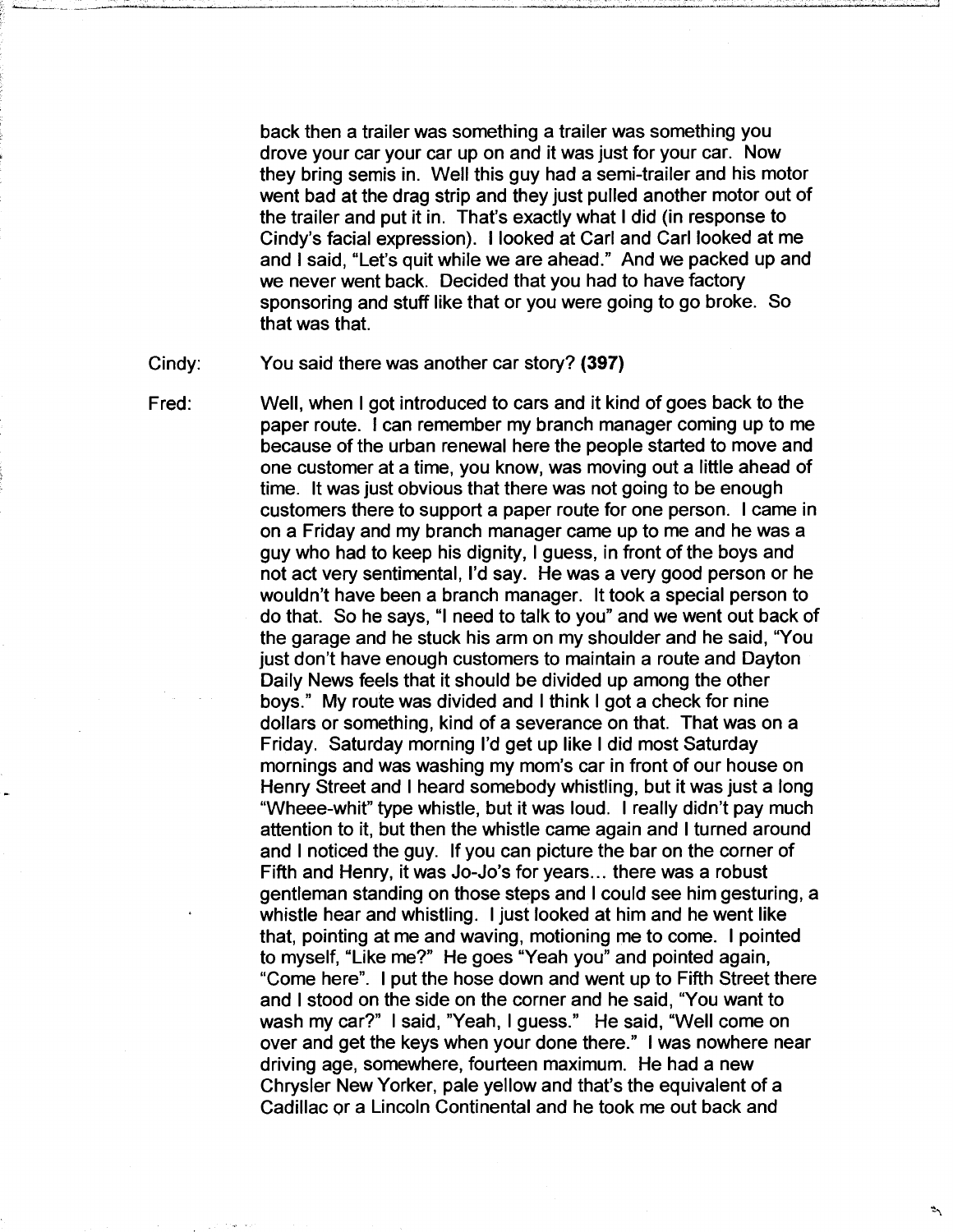pointed to the wire wheels. He said "Can you get those clean?" They were real spoke wheels. Without batting an eye, I'll never forget this, I said, "I can get that clean." He said, "How are you going to do it?" I said, "I'll get one of my mom's SOS pads." I was young and wasn't afraid to work. He said, "You gong to clean every one ofthose spokes with an SOS pad?" I said, "Yeah." So I brought it over. He watched me cross the street. He says, "You got a driver's license?" I said, "No." He gave me the keys anyway and he said, "Well, I'll stand here and watch you." So I brought it over and parked it in front of the house and went in and got a pad and strung it. I just went like, a back and forth motion with it like a person would take a shoeshine rag on buffing your shoe. I got it all perfectly clean; it was a really nice job. This was just when the cars washes were going to the steam clean white walls and stuff. Back a car wash was about a dollar which is another story. They were just getting into using the steamers back then and they weren't getting them clean. There is nothing that can replace taking a hand and washing over something. You can use steam, but it will not, there will still be a film. I took the car back to him, to make a long story short. This gentleman, you have to picture Jackie Gleason, same stature, same size, the mustache, his mannerisms, the flamboyant type person. When he talked his hands moved. He was so impressed with that wash job he goes into the bar and he makes everybody in the bar, and when I say makes them; they had no choice, come out and look at it. He says, "Now that, that is how you get it clean." He said," Now there's a wash job." He was really impressed with it and he said, "What do I owe you?" And I said, "oh, I don't know." You know, I had never done it. I'll never forget this, he pulled a lot of money out of his pocket and he flipped me a five-dollar bill. I assumed it was a dollar. I'm walking away and I looked at that and my eyes got as big as silver dollars and I turned around like "You really mean this?" He said, "You earned it." It was a scene like out of a movie. I'm looking at this in disbelief- five bucks. As I go out the door somebody says, "Hey kid!" I turned around and here comes a set of keys. I put my hand up and I grabbed them and he says, "Plymouth out front." I went from not having a paper route to washing cars on Saturday mornings. Making more money in that one day than my friends did working for a week somewhere. Some of them were in donut shops at eight, ten, twelve, thirteen dollars a week. One guy would make seventeen dollars a week and we though he was, you know, he had some money. I was making thirty-five to fifty dollars a day on Saturdays washing cars. To the point where I got a couple of buddies to help me and then, "Hey do you know how to wax a car?" "Well, no, but I'll learn." We would wax them and that's when we

 $\sim$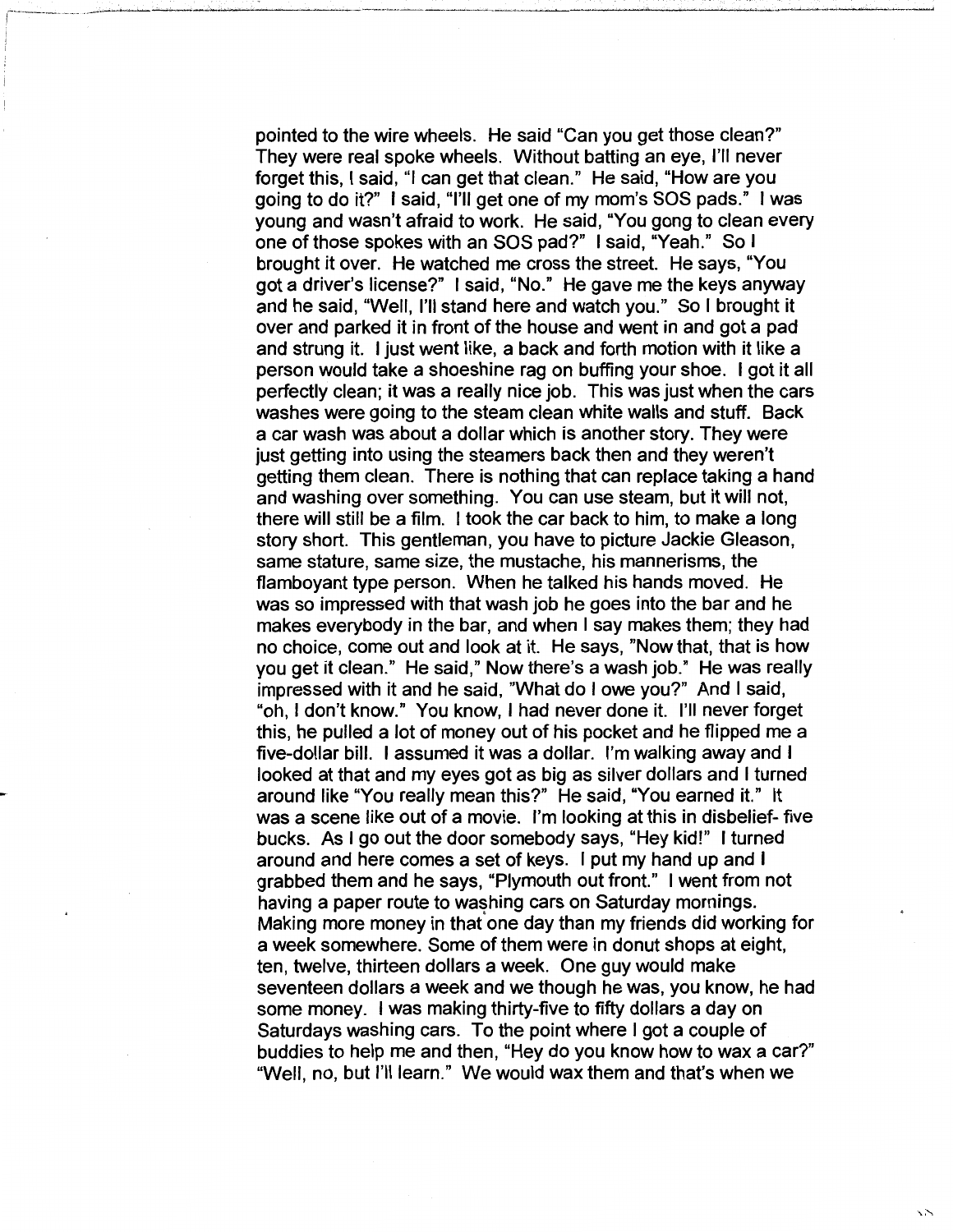got the fifty-dollar days in. We put a coat of wax on them for ten bucks. (Laughs)

Cindy: Wow, that was your car wash story? **(466)** 

Fred:

..

Yeah, but that wasn't it. The thing that reminded me of it was. And we can really get off on tangents. Next to the mansion, which Lee owns now, a guy named Earl Saul owned that house. On that same property he had a car wash. Way back in the fifties I can recall my dad, this is before he had his own business, he was a traveling salesman for Toledo Scale. He was gone all week and Friday night he came in. Saturday morning as a ritual you went down and got the oil changed on the Buick and you took it up the back alley over here and there's a line leading to the car wash. You just left it there keys in it and two or three hours later in the afternoon you would come back up and it would be parked out front somewhere with the keys in it. You go up to Earl and pay your dollar or dollar and a half and the car was washed there. But one of the unique things I can recall is talking to Earl after years had gone by. I can remember talking to him right before Lee bought the house and now Lee's been there twenty years, I guess. Earl and I got to reminiscing about the car wash and I asked him about the picture of an Indian on the wall. He said, 'That wasn't a picture." I said, "How did you get those hole in there?" To make a long story short, we found out that Earl was a sharp shooter. Matter of fact, MGM and Paramount, and a couple would ask him to come out to Hollywood. If you remember a movie that Sammy Davis Jr. and Dean Martin were in, where they did some very fancy spinning of the guns, Earl Saul taught them all of that. What this picture was was not a picture. It was a silhouette of an Indian and you can picture the side view of an Indian with a very pronounced nose, two feathers. Earl did that freehand with a twenty-two rifle. I said, "Holy Cow!" He said, "I did another one of Uncle Sam, round here somewhere." It was never to be found. But as years went on I purchased this house and my brother purchased the house next door to me. We're cleaning out the house next door and somebody took a piece of metal and threw it and we heard it buckle. It was a thin piece of metal. I said, "What was that?" They said, "Nothing" and they held it up and said, "Its nothing but a bunch of holes it in." And there's Uncle Sam. I said, "Don't throw that away." People thought I was crazy, because when you looked at it close all you saw were a bunch of holes. And I said, "Watch" and I grabbed it and I walked toward the end of the yard and I held it and everybody says, "Uncle Sam!" I said, "That's the one that Earl did." I have

that to this day. Anyways, just (laughs) to get off on a tangent.

ハ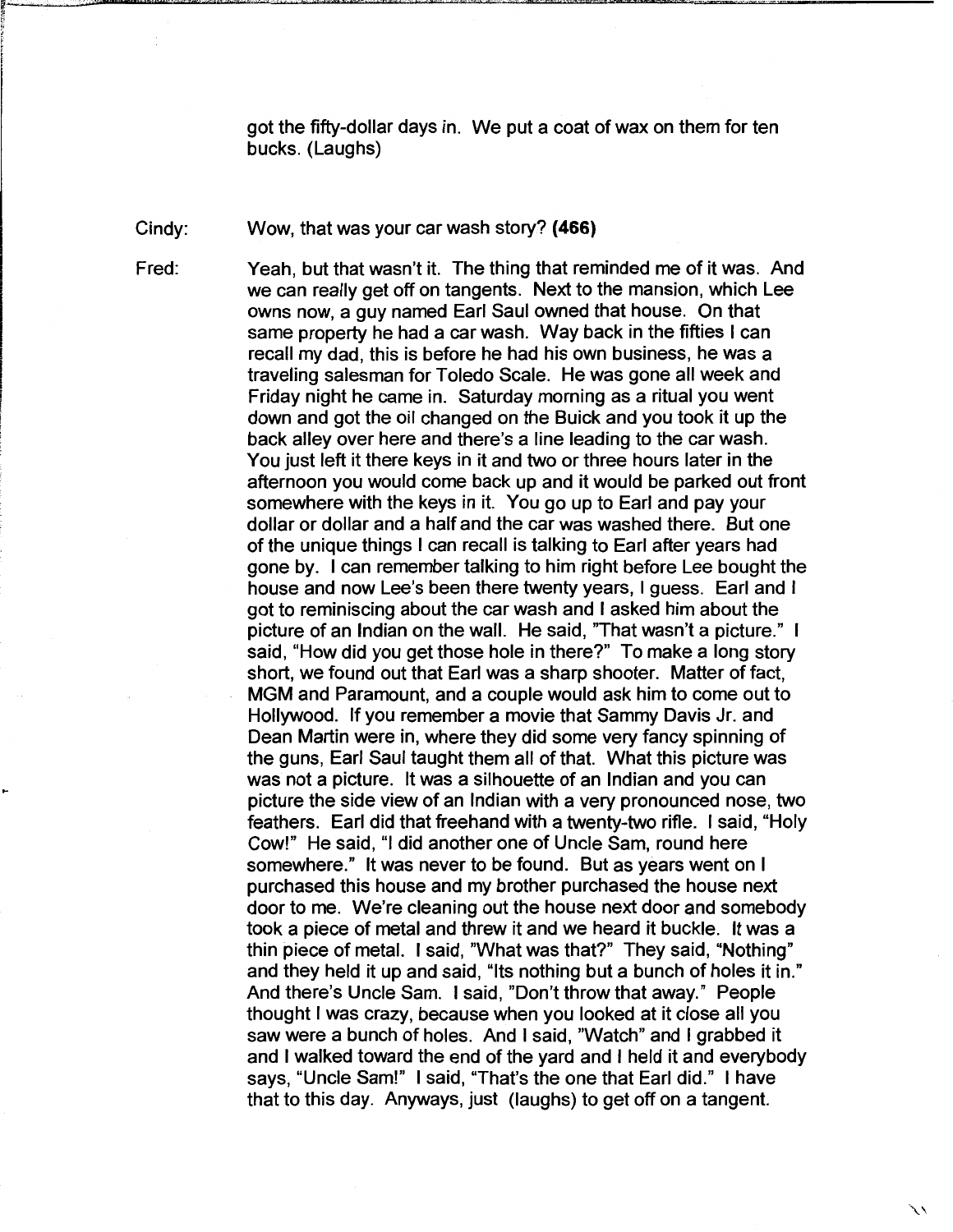- Cindy: Now, was this car wash a hand car wash, or, how did they work back then?
- Fred: Oh, hand, hand car wash. Matter of fact, funny you should ask that. They had, which I still have a set, of double tubs and they were on wheels and they had several sets of those. The first couple of them were suds. And like I said this is when they were just introducing steaming the white walls. Before that they just got down and cleaned then with a scrub brush and maybe comet or something of the sort. You recall that white walls were about five inches wide. It was the whole tire. They had tubs and when the car went in the building it was more of a ... they were soaped down and then in the building the soap was actually washed into it and rinsed. And right in front of the building, if you can picture Lee's house there, the cars were parked right out to the edge. The bumpers actually stuck out over the wall. You know, it was kind of neat. That's where they dried them all off and you either waited on your car or if you were a neighbor like we were, we just put the car in line and came back in two or three hours later and saw where the old Buick was and we'd go in and pay Earl. I can recall my dad talking to Earl. I can really recall myself talking to Earl. Thirty years, you know, its like you went away and then you came back, when you go into your adolescent age or whatever. Earl and I would talk about when he was selling his home and stuff and Lee ended up buying it.
- Cindy: What about this neighborhood? When was the store torn down across the street?
- Fred: Well, that was in the early sixties when the urban renewal really hit and that was controversial.
- Cindy: That is one of my later questions, all about that. **(518)**
- Fred: Oh is it, well it was on again, off again. I was at an age where I wasn't really following politics, but I do recall an article. You know the name St. Anne's is still up in the air where it came from. There was an article in the Dayton Daily News showing Mayor McGee on a bulldozer heading toward St. Anne's and it had a little sketch of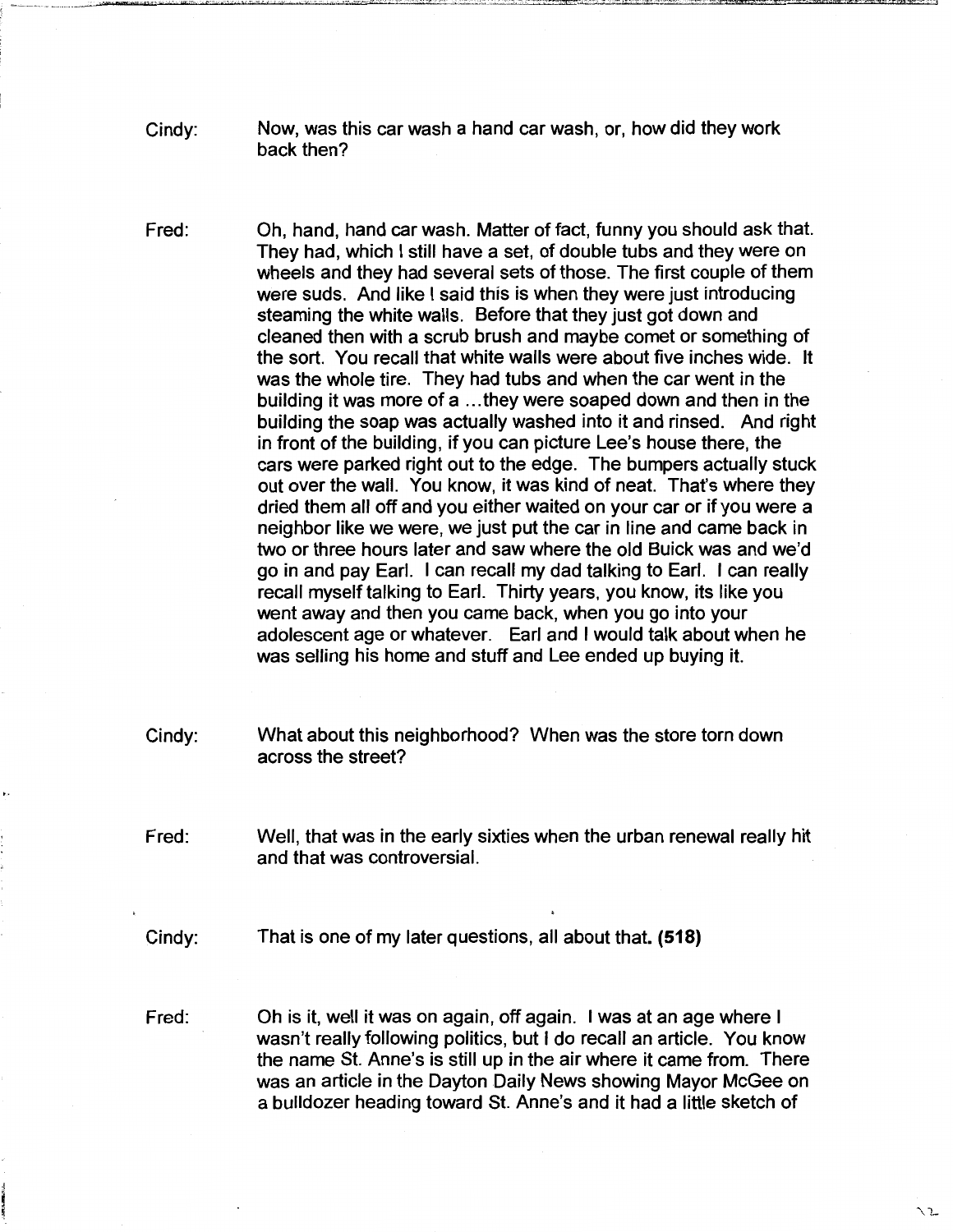homes and it said St. Anne's. That was kind of the straw that broke the camel's back. A bunch of the, and Bill Gilough has the best way of describing "little old ladies with blue hair in gym shoes", went down to the city commission and said, "What are they [we] going to do with eight to twelve thousand dollars?" Because that was what they were giving these people for their homes. You know, how can they relocate on that? I think Mrs. Hughing was probably one of those ladies and she was one of the last to pass away on Henry Street here. It kind of stimulated St. Anne's to be considered, to be the second historic district. There, so I kind of forgot what your original question was.

Cindy: About the store across the street.

Fred: Oh, the store across the street. Well, it eventually, it was right in that area there between '60 and '64, I think, something like that. When they finally got the official go-ahead to do the urban renewal it was called, that store went with all the homes on the other side of Dutoit Street. And I can recall, either right in the back of that store or next to that store, there was a neat little cottage. That's the best way to describe it. An Air Force couple rented it and we thought it was neat, because first off, the guy was always gone and his wife was very attractive and all the boys wanted to go with me when I collected on Fridays. Just to see this gal. And he had a Great Dane there to protect her and the Great Dane was always friendly to me because he saw me everyday. But if somebody came with me that struck him the wrong way he would go. There was a kid that went with me named Loren and Loren was not athletic at all. And you'll here me throughout this interview say. "And just like in a movie" because there's a lot of things you think about it now and it would have been so perfect for a movie. The dog broke loose and Loren took off running. So just picture Alfalfa running (laughs) and **(547)** jumping a fence with no hands that under normal conditions he-couldn't even climb over, let alone jump over. And that happened in real life. We just saw heels and elbows and Loren and the Great Dane went over the fence in unison and he came down on the ground with the dog on top of him. We were out there, and the dog didn't hurt him. He just sat there and barked. Again you were younger and kids, and a Great Dane was something. This was a big gray dog. Anyway, that's the deal with the store there.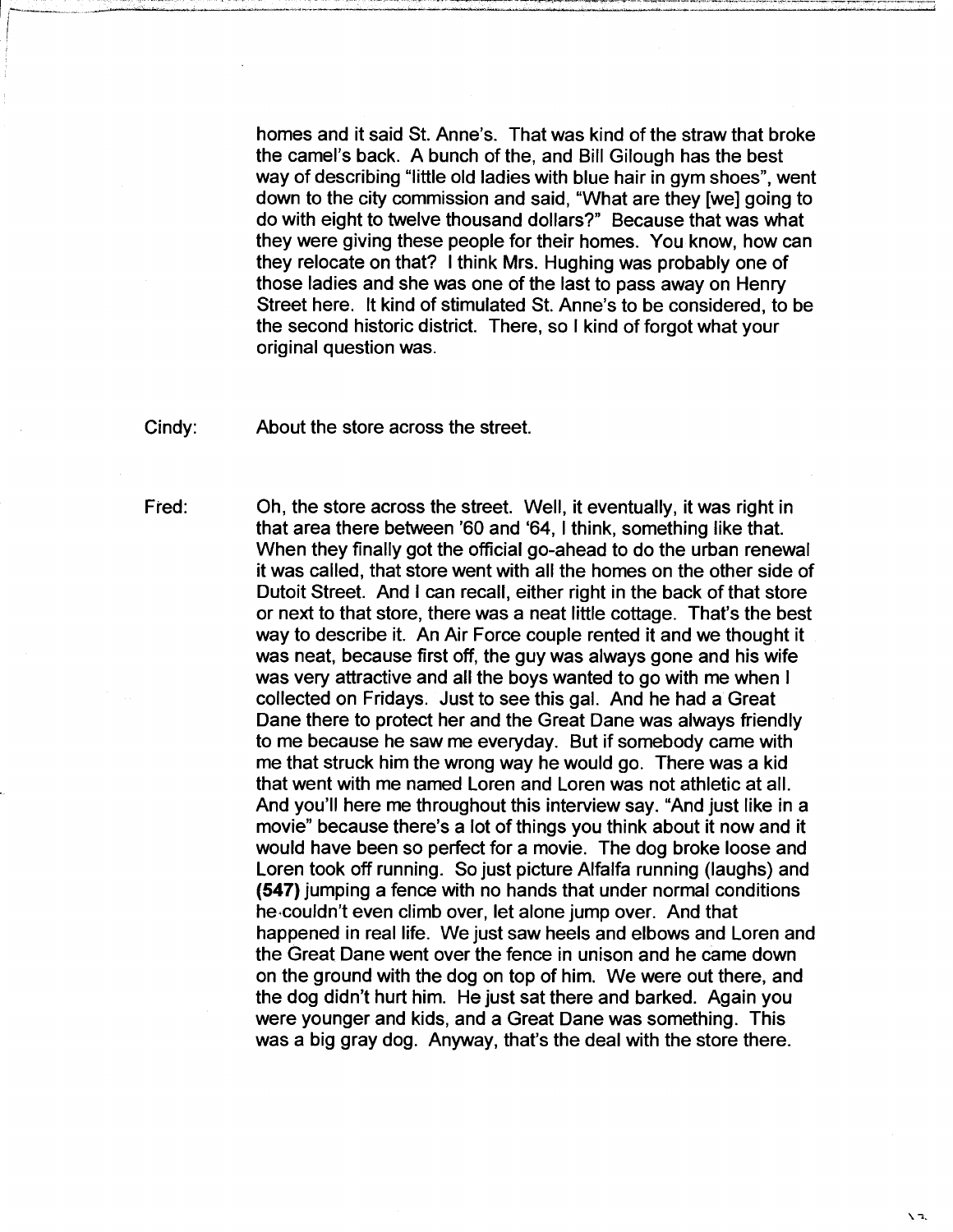The guy that ran that store, I can't remember a name or anything, but, boy, I can remember what he looked like. Just picture, oh, the Popeye cartoon. Who was the bad guy in the Popeye cartoon?

#### Cindy: **Bluto or Brutus?**

Fred: Brutus! He was a gentie old guy, but he always wore this type hat, and just his face and the configuration and that and rather robust and he just sat behind there. And he just had vision like your mom, eyes in the back of his head. He could always tell what was going on. And was a nice old guy, is what he was. Very congested store, just one aisle, you could barely walk in and had a variety of stuff every now and then. You could even buy some toys in there every now and then although it was basically a carry out with one little meat case in the back. And again, I told you the kids would store their crossing stuff there, but that's about when it went down.

#### **End of tape 1, side A. Turn tape over, do not advance. Reset counter to 0.**

Cindy: I was going to ask you about urban renewal later, but that will come up again. So there were houses, if you look out the front, there were houses on that side of Dutoit?

Fred: Yes.

Cindy: What about the field and the track? Was that there or were there more houses?

Fred: No. That would be the back yards of those homes. If you can picture that? Fronting Fifth Street was an old foundry and there were, and it sounds crazy, but there were about two or three houses. There was Stivers, the walkway that's right there to this day and there were two or three two story homes there.

Cindy: Cindy: Cindy: Cindy: Cindy: Cindy: Chequendel Contains Contains Contains Contains Contains Contains Contains Contains Contains Contains Contains Contains Contains Contains Contains Contains Contains Contains Contain

Fred: Okay. And then there was a foundry that kind of L-shaped in there and then there was New Street. New Street really should have been a continuation of that alley that runs right between Henry and Dutoit.

Cindy: Cindy: Cindy, by the art glass place?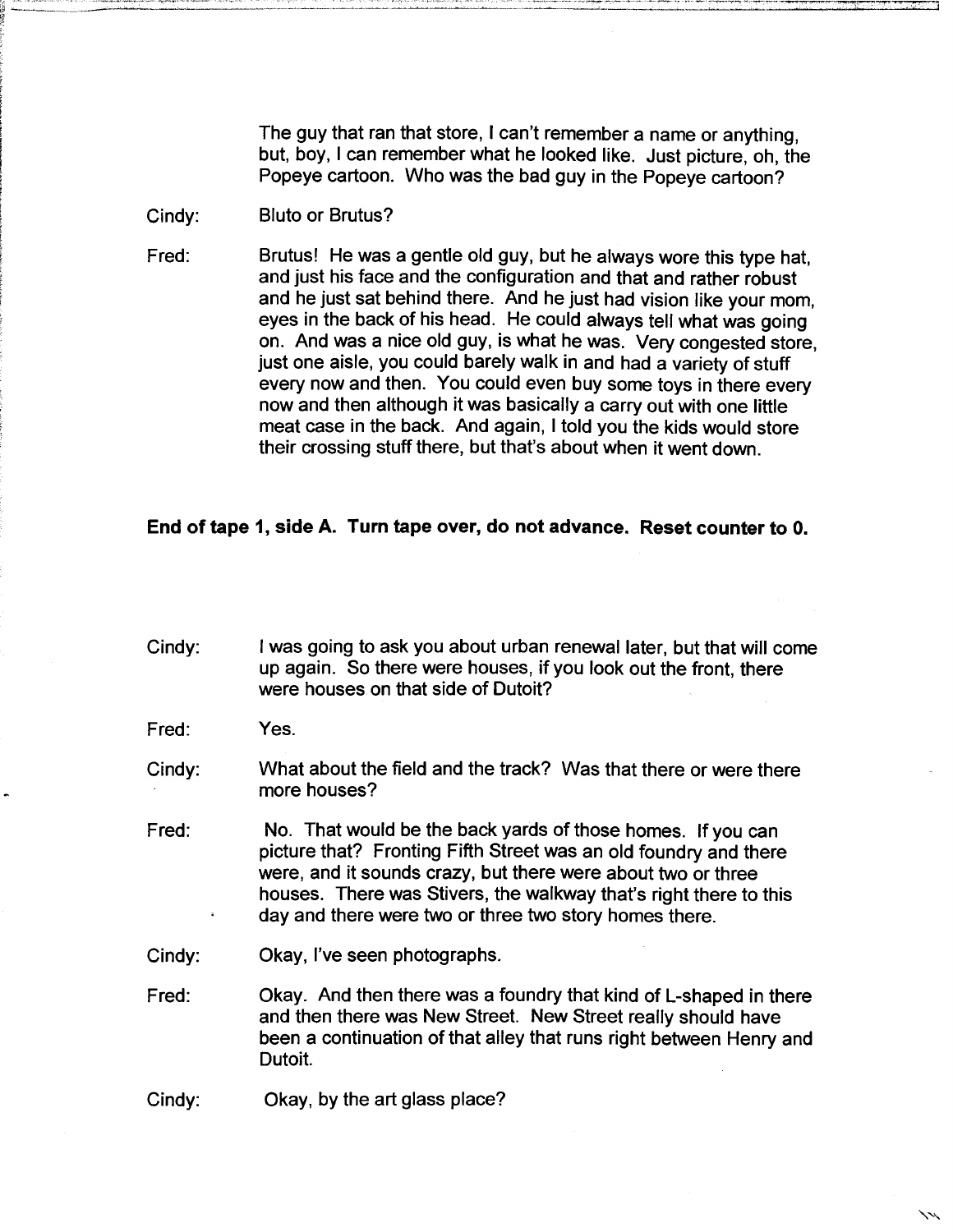- Fred: Yeah. If you could just picture that alley going straight it kind of did that, but it dead-ended into Stivers. Then there was a slight jog right where the new gym is built on the back of Stivers there. In between the new gym and Stivers was New Street. That's where New Street was. So, it was just back yards with walls, because like I said, Fourth Street came up a real steep straight hill. What we have here now is a general snake to make the streets butt up to each other. You had to do a jog on Fourth Street like you have to do on Dutoit and Labelle Street. Okay? And with the urban renewal they smoothed all that out and made the ascending hill much more gentle.
- Cindy: So there would have been a row of houses right here?
- Fred: Yeah, and what I recall about those houses, it was like; they were very modest two stories. Something like you would see on Labelle Street. Like the two story bricks on Labelle.
- Cindy Like mine?

 $|$  , and  $|$ 

I i

r

- Fred: Yes, like yours. I can't recall anything real significant over there, except for the cottage and the store.
- Cindy: Now, that area of Becker Electric, that was neighborhoods too?
- Fred: Yes. That was East Fourth Street and Garden Street. So you had the houses, just like the houses on Dutoit Street. You have an alley between Dutoit and Henry. You had Fourth Street and Garden Street and then there was an alley in between them. So right where Becker's is now was just a line of homes. Matter of fact, the company that's on the corner here shares the same address as one of my houses on Fourth Street had when I was a paperboy. So it was just a typical residential area.
- Cindy: How about Stivers? What was Stivers like? What kind of school was it then? Was it still the manual school, the vocational school? (53)
- Fred: No. Stivers was a high school. We went to Chamanade, but it was, I feel, a very good school. Kids went there and got an education. You went to Stivers and there was still, they were the Stivers' Tigers. Just like Kiser was the Panthers, whatever. They had their own identity. I can remember when Stivers beat Chamanade and nobody beat Chamanade. When I was telling you the story about playing with Dan Wheeler, he ended up being a star for Stivers High School and ended up getting a scholarship to Chattanooga, Tennessee on his football abilities. And that was the year that Stivers beat Chamanade. So it was a neat school, but we went to

*\c.*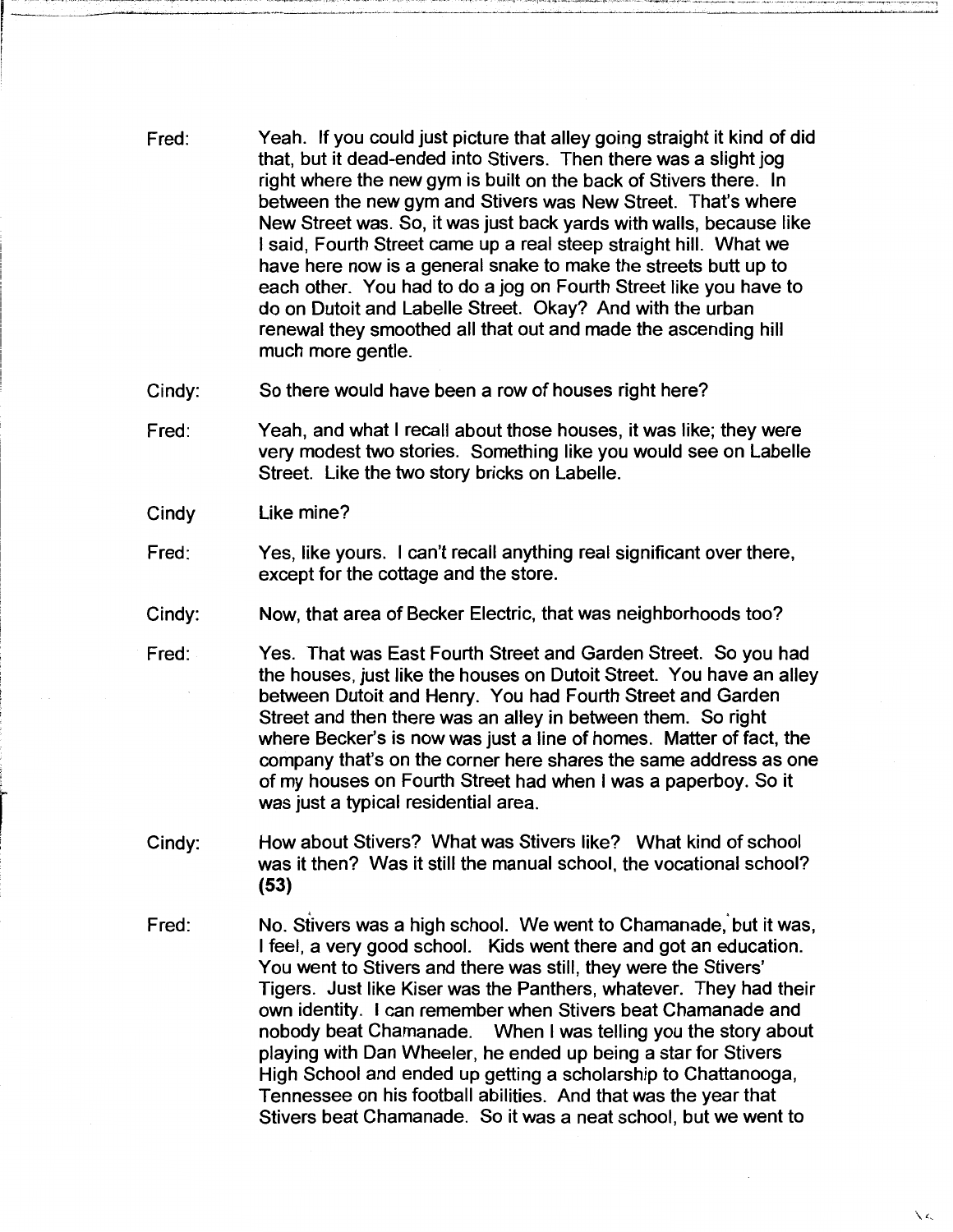the Catholic school. All our buddies went to Stivers though. And even a couple of them that could not afford the Catholic schools, which wasn't that expensive then, but still in proportions it probably was. So it was a neighborhood school.

Cindy: Tell me about Bomberger. The building that is there, when was it built? It doesn't look very old. Fifties? (74)

- Fred: Yeah, I'm trying to think, because I can barely remember Bomberger in its original state. I remember when I guess I was old enough to go over there they were just completing it. So it was new. Late fifties maximum, I guess. It was a pretty neat recreation center. Some of the tough kids hung out there too, you know, it was a public grounds, but we enjoyed Bomberger a lot. I mentioned the brothers tournaments they had. They had ping-pong and shuffleboard and they had a little wood shop down in the basement if you wanted to. So it was a pretty neat recreation center. Swimming pool that everybody looked forward to, you know, in the summer.
- Cindy: The same pool that is there now?
- Fred: Same pool that is there now. Now the original pool, again I was a little too young to recall that, but the original pool was, if you've seen pictures of it, oh my gosh! Now, what did we do? (laughs). But it is the same pool that is now there.
- Cindy: Was that like a Y pool, how did that operate?
- Fred: You just walked in and paid your dime, I guess it was and you could swim all day. You didn't have to be a member or anything; it was open to the public.
- Cindy: My next question, because it all ties in with what we've been talking about. I've seen photographs and I have one in my classroom that I forgot to bring of the area, like Wayne and Fifth where Dublin Pub is. And this is a picture after urban renewal and that area is just flat. They've taken everything out. When did that happen? And how far up did that go. Were there houses on Bomberger Park?
- Fred: Well, yeah.
- Cindy: I guess my whole question is why did it happen? How bad was that area? I know it had a reputation. It was a red light district at the turn of the century.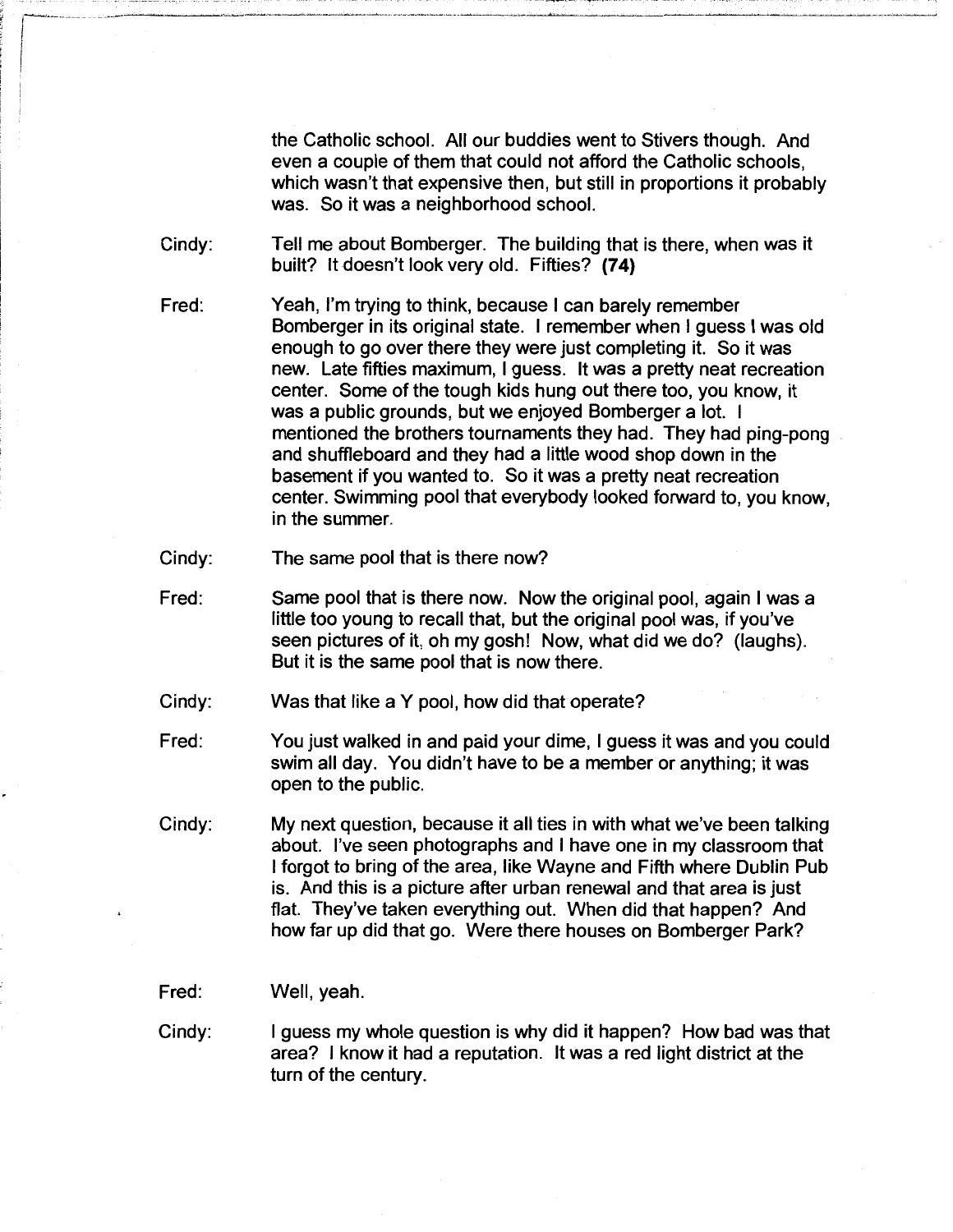Fred: Yeah, that was at the turn of the century. I think when I was younger it was just in a declining state and I think it was probably; the thing to do was urban renewal. Everybody, when I say everybody, I mean cities across America were trying to do something. I remember Eagle Street coming right in to Bomberger's now. If you can picture Josie in front of the Steamboat house, just picture that street on that angle coming in. It came in to Fifth Street on an angle. There were just small homes and businesses and storefronts between here and Wayne Avenue. I can barely remember what Richard Street looked like when it came into Wayne and that is where the overpass is now, where Bank One is there, that was about where Richard Street came down.

Cindy: So that would have connected to the Richard Street that is down there (points east toward Newcom Plains area)?

Fred: Right, that was 35. And now that you mention that, they had that going on too, 35.

Cindy: I know, that is a question I have for you too (laughs).

i

'I~

Fred: So I think it was just, "excuse" would be too strong, but it was just the thing to do back then. It was to tear these buildings down and to make it a public area of some sort. So that's what they did. Then the Towers were built. **(133)** I can recall when that was built, they said nothing but rich people are going to live there because they were 250 dollars a month and that was extraordinarily high. And they went unrented for the longest time. They had a terrible time getting that place and then I think they finally compromised a little bit on the fee that they charged. For some reason or another it kind of clicked with the people who lived in the area that got elderly. They would go there. The people who worked at the Post Office, all of a sudden a light bulb went off, duh; this is going to be great. Then the population slowly went into the building. But there is another area there that I'm having a time recalling that had another brick street and if you look real close on the south side of Keowee Street, whenever they have a promotion either for the JC Towers or the Dayton Towers there they'll have somebody come and weed whack, you'll see that there.

Cindy: I've had people ask me what that was.

Fred: It was a street. And I think there was a term they used called the Old Hay Market and I'm trying to picture that being in that area around Wayne Avenue and in there. But there were streets. Keowee Street now was back then called Montgomery Street.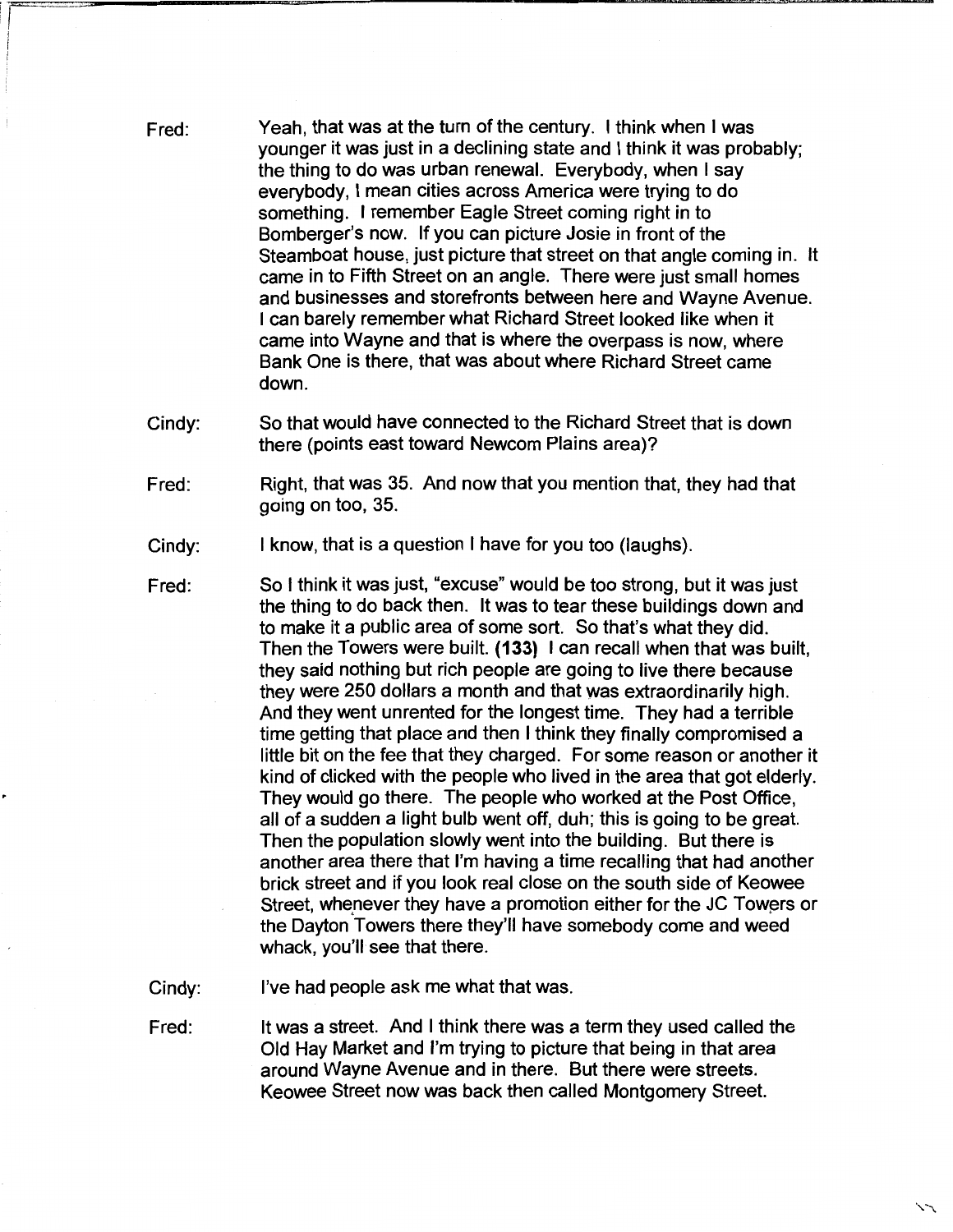There was another street called Commercial and McDonna Street. They came through to Fifth Street. That is where the Post Office is now. Matter of fact, if you go down here now, you will see the remnants of Commercial and McDonna Street if you cross Keowee Street and look to your right. There should be one block of each of those street left. McDonna and Commercial. And Keowee was called Montgomery Street and it was the main drag through there. But it would not connect. It dead-ended because Keowee wasn't even there and then you didn't have the over pass for the railroad. So Keowee didn't go through. That was recent, probably within the last twenty years. Keowee now came through. You always had to go down and come back up to go to Keowee Street. Okay, if that makes sense to you there? So when they brought Keowee clear through, when they connected it, it would stop at Third Street and Keowee and all of that was filled there and the other streets would dead end into there.

Cindy: So when, I'm sure they had to pass a law to do this. So how much did they pay people for their houses? **(174)** 

Fred: Eight to twelve thousand dollars. And I can recall that because shortly after that, say within a couple of years or so when St. Anne's looked like something was going to happen, I remember trying to borrow money on this house. And almost the exact figure because I wanted to borrow almost thirty thousand dollars and the guy looked at me and he said, "I can't justify giving you a loan for this." (laughs) When your neighborhood is eight to twelve thousand dollars and when he said that, you know, that figure, I can recall that cartoon with Mayor McGee and the ladies having a problem. Because this was about an eight to twelve thousand dollar area and I was wanting to borrow twice that on here. I went to every institution in Dayton and got turned down by everybody and it wasn't until I finagled a little bit that I got the financing on the house. Once I did the finagling, you might say, then it became a different story. I shouldn't say that, I'd keep you in suspense here. This house had had two apartments here on the main floor, had five sleeping rooms upstairs, two formal apartments in the basements, so you've got two, four, five, is nine and the carriage house had two apartments. So there were eleven units here. I went from one guy snickering and actually slamming the door in my face because he didn't want to be bothered with such a ridiculous request of financing this place to walking in to the last place left and saying, "I want to buy an investment property." And they said, "Really, well show me the figures." Well, I've still got the blue book they kept when this was a rooming house. I opened the book up and I laid it down and it showed eleven units bringing in a thousand dollars a month. This is back in the mid seventies. He looked at this and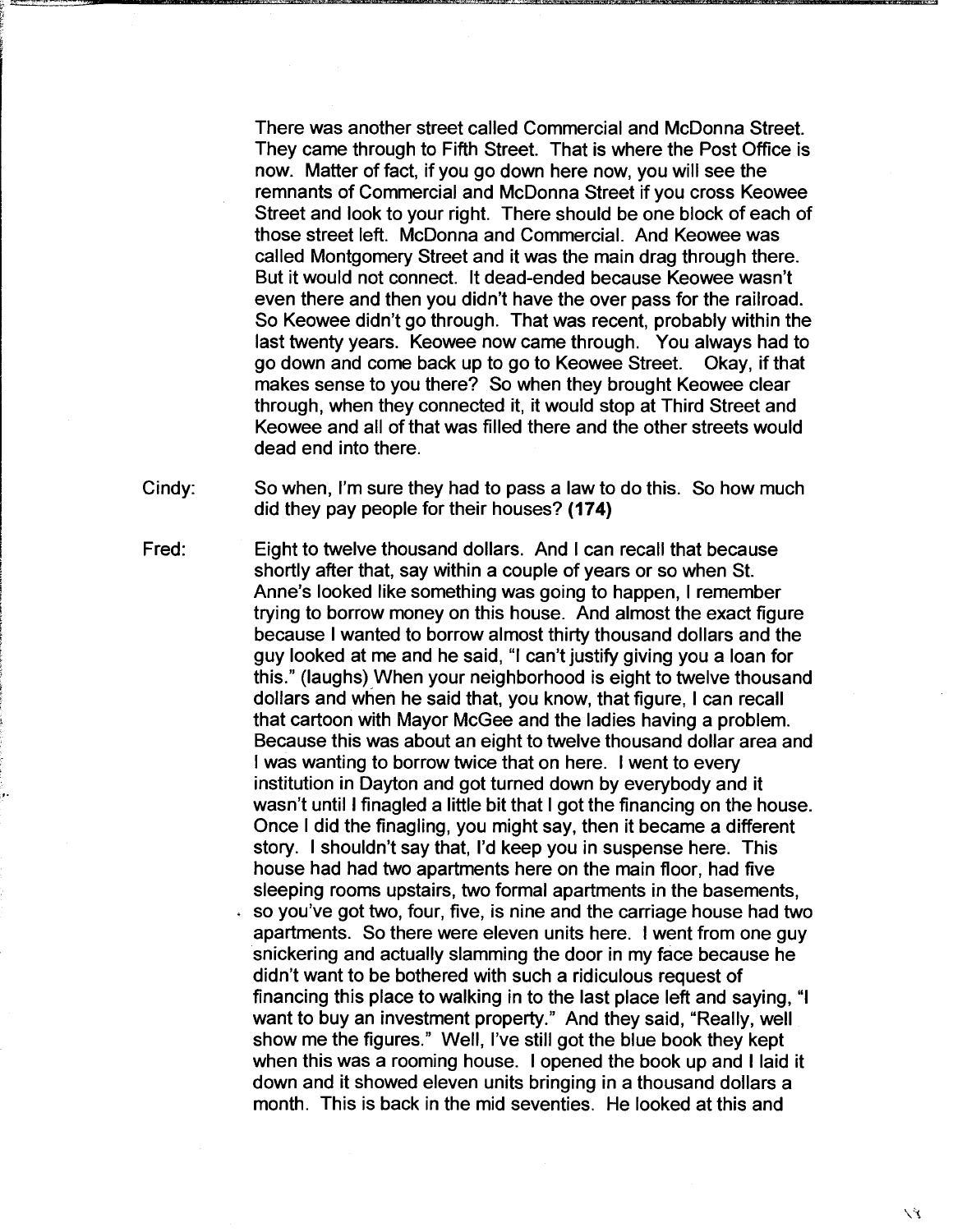said, "Is this current?" And I said, "Well there are the dates." He said, "I don't see any problem at all." My payments were going to be 223 dollars a month. The house generated eleven [hundred]. So what I did. Is, that was the finagling; I told them I was buying an investment property. I did not tell them I was going to live in that investment property. I kept the rental units downstairs and the carriage house for years. Matter of fact, they are still in that state to this day. And it actually helped finance the house over the years because I kept the cream of the crop of the people that were here. That was hard to do, I tell you. Because there were very questionable people here. But there were two gentlemen here that were out of the old school that was pretty neat and the carriage house, I got real lucky and rented it to an artist. That was part of the success in maintaining this place. Now it is the complete opposite, you know, for what they appraised it for recently.

- Cindy: Can I ask you that figure?
- Fred: Well, 205 [thousand].

Cindy: Good.

- Fred: Yeah and its looking for another appraisal here real shortly, hopefully 225.
- Cindy: That's great.
- Fred: Except when it comes time to pay the taxes on that.
- Cindy: Well, these people who had to leave their homes, did that give them enough money someplace else, that eight to twelve?
- Fred: It did, but it didn't. I know they could buy someplace else, but they ended up with some sort of...
- Cindy: Did you say the mid seventies? **(228)**
- Fred: I bought this in the mid seventies and this was after it was officially declared historic. 'That was in the early seventies. What most of the people did, first off, there were just the last of the lifers about then; the little old ladies. Everything else was rental, you know the absentee landlords could care less, you know, "Give me my money and teat the old wreck down." Which we're glad they stopped where they stopped. And I don't want to... the homes on the other side of Dutoit Street and down, through the eyes of a paperboy, okay, because that is kind of what I have to remember them by, were some very basic homes. There were no structures that just stuck out. They were basic two stories either frame or brick homes,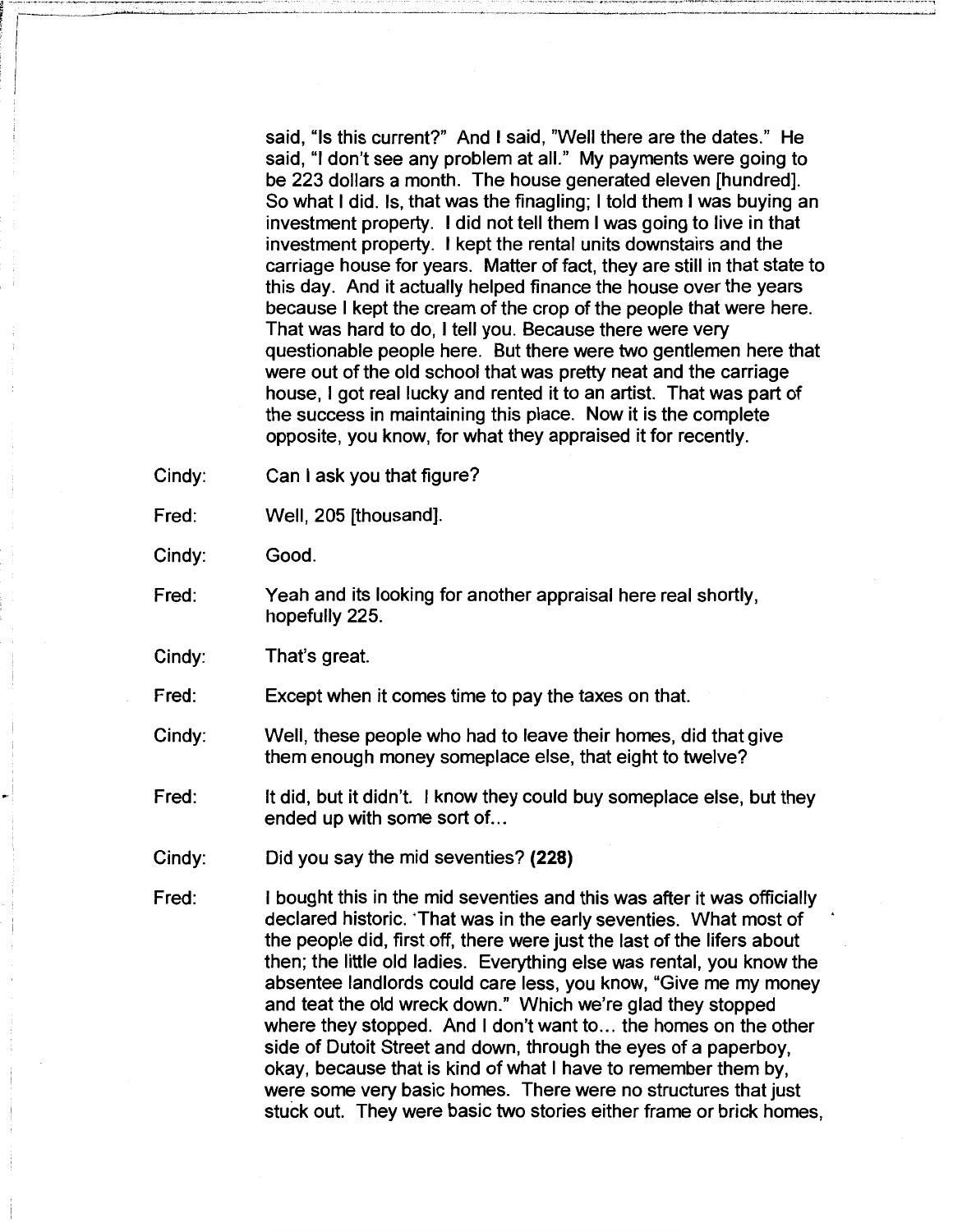but the fact is; they probably had history in back of them just like Labelle Street. You know you don't see that many outstanding structures but they all had their own personality and uniqueness. But I don't remember that as a paperboy, but I do remember as a paperboy, this house and obviously Lee's house. How can you not be impressed with that?

Cindy: So did they, and I probably know the answer to this probably before I even ask, when they tore those down, did they save anything? Did they go in and pull out windows or woodwork?

Fred: No. Not that I can recall. The only time anything was saved was, and it really wasn't saved, was there was a gentleman that owned a lot of property in the neighborhood and when I say a lot of property, it was about twenty of them. And he went in and he would salvage, but he would take it to a flea market that weekend and it was just like putting a knife in you when that happened. So, as far as saving or salvaging, none that I'm aware of. Unless the wrecking companies did it. I don't think that was the thing to do, that was not the in thing to do back then. It was just mow them down and get it over with.

Cindy: Tell me about 35 going through. **(258)** 

Fred:

Well, that was kind of a big deal. Two big things I remember about 35. One of them was it seemed like it took forever. The other thing was just, because it took forever, it seems like it just severed anything over on Xenia Avenue which everybody had a thoroughfare to. It kind of severed that. There was a live business area on Xenia Avenue between Wayne Avenue and, well Xenia went on up to Linden Avenue. They had this little live area over there by St. Mary's, Twin Towers area now and it seems like that's when all that died off there during that construction. It was just like being starved and not surviving. Like I said, it seems like it took forever. When it was finally done, one thing I can recall, right before it was done. And I have to give these people credit because there was, seemed like one delay after another. You'd be coming in 35 and everybody had to get off at the other end of Richard Street there by the St. Nick Inn. And if I remember correctly, it was an abrupt; I mean you were flying down the highway and all of a sudden left turn, or right turn it was. There was the St. Nick Inn and I think they had a couple of visitors, that, 4 wheel visitors, that they really didn't plan on. I can remember, (laughs) I shouldn't tell you that story.

Cindy: Oh, come on...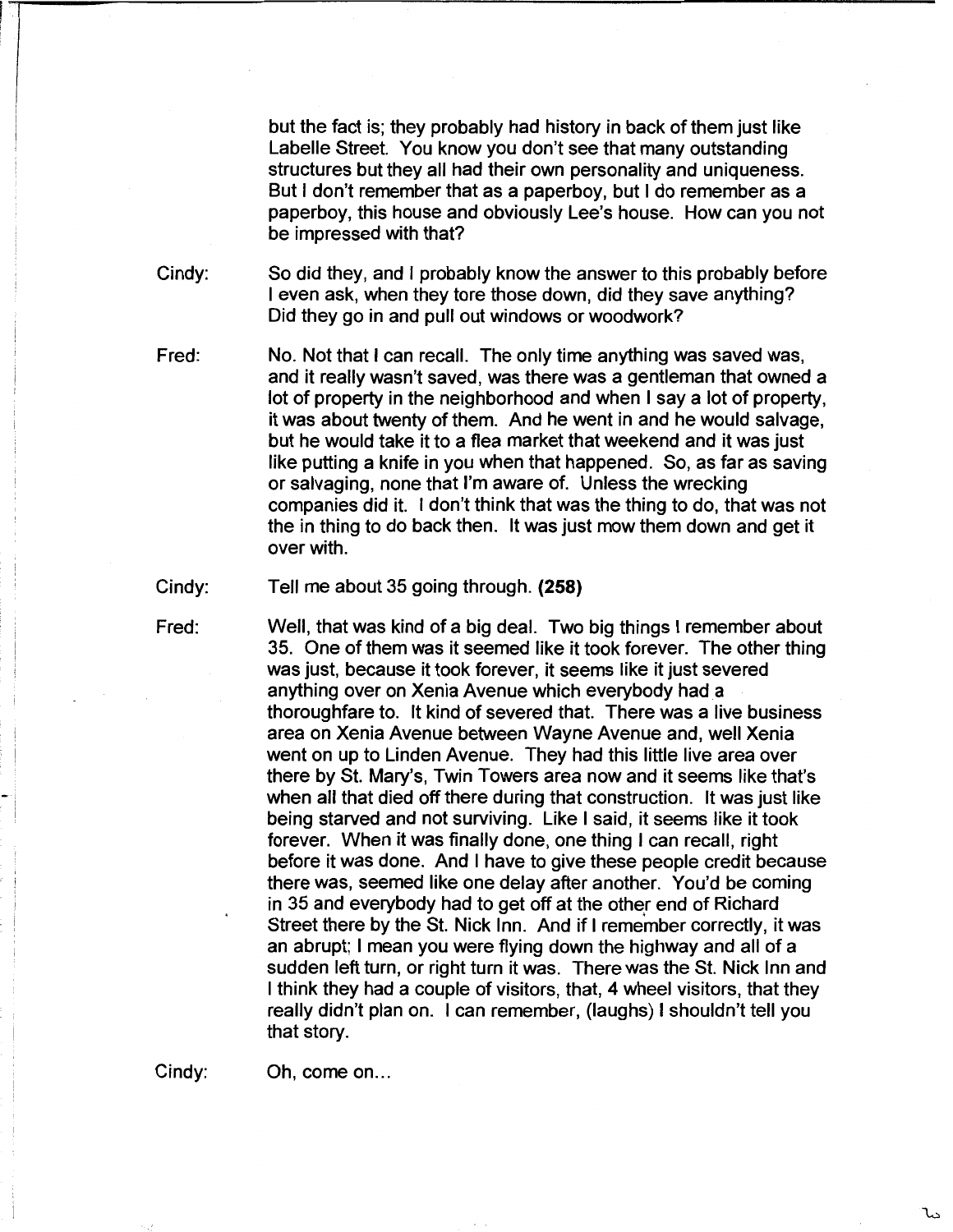Fred:

Tell it huh? I can remember taking advantage of an individual because again after you have a race care its still kind of in your blood and I never turned down a race. We were coming down 35 and I knew what was coming up. He didn't. For the longest time in during the summer you could see his tracks through the mud and where ever where he couldn't make the turn. Anyway, he could have got hurt, but he didn't so that was funny. Matter of fact, I helped get him out after I did what I did. But one of the other things, it cut you off from downtown Dayton. So when you got off up there by Richard Street, everybody was just jockeying to find the quickest back street to come through. Fifth Street became heavily traveled. Buckeye Street became heavily traveled. Finally though, right before Christmas, and this is the other thing that really stands out in my mind about 35, is right before Christmas when it was due to be opened, they opened one lane. Somebody on a board, on a 4 by 8 sheet of plywood, and they nailed it to a couple of workhorses, it said "Merry Christmas, Foley Construction." I thought that was neat, because you won't believe what that one lane did. It alleviated all the congestion and whatever and it just made 35 real nice, the convenience that it was going to provide. Not just the politics of the thing. They wrote on there "Merry Christmas, Foley Construction" and they just had this one lane and the orange barrels or what ever they were using back then were all there. You just kind of weaved through and you got to use it.

- Cindy: What year did that go through? **(304)**
- Fred: Gosh, I can't recall. Sixty, it has to be in there, sixty-four, that area somewhere. Right around sixty-four, [1964] I'm trying to think. Yeah, right around sixty four is what I'm picturing there.
- Cindy: So, these streets, High Street went all the way across?

Fred: Yeah.

- Cindy: And Labelle? Did they dig out for that? I can't picture in my mind. guess 35 seems lower to me.
- Fred: Yeah. They had to dig out because they had to build bridges across and I think it was easier to dig out than to build an overpass. So yeah...
- Cindy: They had to dig way out?
- Fred: Yeah, it was a mammoth undertaking. If you were really a young kid that was the playground of playgrounds. You know, to go over and to play in the highway [with] all those bulldozers and stuff of the sort. But yeah, those streets went right through: High Street,

۱ را